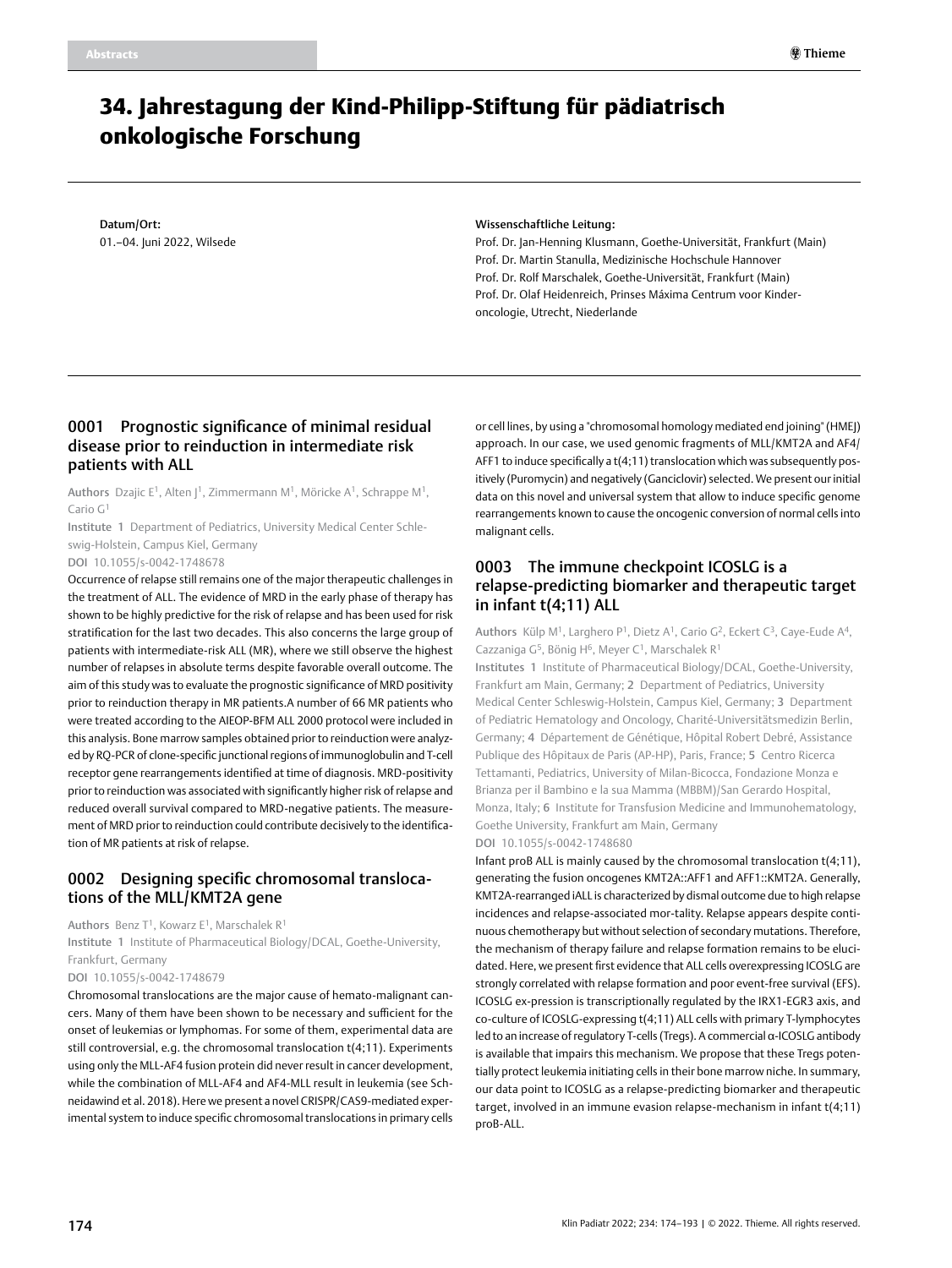#### 0004 Unravelling the recombinome of IKZF1 deletions in B-ALL

Authors Lopes B<sup>1</sup>, Meyer C<sup>2</sup>, Maciel A L<sup>1</sup>, Barbosa T<sup>1</sup>, Venn N C<sup>3</sup>, Sutton R<sup>3</sup>, Fazio G4, Cazzaniga G4, Marschalek R2, Emerenciano M1

Institutes 1 Molecular Cancer Study Group, Division of Clinical Research, Instituto Nacional de Câncer José Alencar Gomes da Silva (INCA), Rio de Janeiro, Brazil; 2 Institute of Pharmaceutical Biology/DCAL, Goethe-University, Frankfurt/Main, Germany; 3 Children's Cancer Institute, Lowy Cancer Research Centre UNSW, Sydney, New South Wales, Australia; 4 Centro Ricerca Tettamanti, Clinica Pediatrica, Dipartimento di Medicina e Chirurgia, Università degli Studi di Milano-Bicocca, Fondazione MBBM, Monza, Italy DOI 10.1055/s-0042-1748681

IKZF1 deletions (ΔIKZF1) are associated with an increased risk of relapse in B-ALL patients. Although a multiplex PCR (M-PCR) has been designed for the detection of recurrent ΔIKZF1 (Δ2-3, Δ2-7, Δ2-8, Δ4-7, Δ4-8), we still lack information regarding the breakpoints of non-recurrent ΔIKZF1 to provide an accurate diagnosis. Thus, we explored sequence features in pediatric and adult B-ALL patient with ∆IKZF1, and evaluated CNAs within IKZF1 locus by using MLPA. Non-recurrent ΔIKZF1 were then sequenced by targeted NGS. We also compiled DNA-seq data from literature, and mapped the breakpoint sequences for the identification of clusters and motifs associated with breakpoints. A total of 1,474 B-ALL samples were included of which 16% had ΔIKZF1. We compiled 935 breakpoint sequences of ΔIKZF1, and 24 clusters were identified. Non-recurrent ΔIKZF1 had three exclusive clusters. Heptamer-like sequences for RAG recombination were identified near those clusters, also in rare ΔIKZF1. Therefore, we provide the basis for updating M-PCR and MLPA design to facilitate the detection of almost all ΔIKZF1, and show that illegitimate RAG activity could potentially promote rare types of ΔIKZF1.

## 0005 MLL-r fusion transcripts in healthy individuals by induced gene proximity

Authors Streb P<sup>1</sup>, Kowarz E<sup>1</sup>, Marschalek R<sup>1</sup>

Institute 1 Institute of Pharmaceutical Biology/DCAL, Goethe-University, Frankfurt, Germany

DOI 10.1055/s-0042-1748682

Chromosomal rearrangements are a major cause of hemato-malignant diseases. With about 10% of the ALL and 5% of the AML cases, MLL-rearrangements play a key role for the onset of leukemia. The specific chromosomal translocation t(4;11) has been identified in 50% of infant ALL, 44% of pediatric ALL and 80% of adult ALL cases. Here, we asked the question why the AF4 gene is such a prominent fusion partner in MLL-r leukemia. Different investigations have already shown that chimeric fusion RNAs are produced in white blood cells of healthy donors (e.g. BCR-ABL, MLL-AF4). We have shown recently that these fusion transcripts are formed by trans-splicing events which may be caused by "early terminated transcripts". Now we present the formal prove that an experimental induction of "gene proximity" in the interphase nucleus is sufficient to allow the formation of MLL-AF4 fusion transcripts in the absence of any t(4;11) translocation (missing AF4-MLL fusion transcript). Thus, "gene proximity" in combination with certain "transcriptional features" (termination of primary transcripts in the bcr of genes) are likely to be the cause for the onset of chromosomal translocations.

# 0006 Novel therapeutic avenues for MLL-AF4 + pro-B ALL patients based on a unique microRNA expression signature

Authors Malouf C<sup>1</sup>, Duguid A<sup>1</sup>, Ottersbach K<sup>1</sup> Institute 1 Centre for Regenerative Medicine, The University of Edinburgh, United Kingdom DOI 10.1055/s-0042-1748683

MLL-AF4+ infant leukemia patients have a unique microRNA expression signature that can be used to understand leukemogenesis and to identify novel therapeutic avenues. We have previously shown that miR-128a and miR-130b, which are upregulated in patients, act as essential lineage-specific co-drivers of MLL-AF4 + leukemia (PMID: 34111240). Our most recent and unpublished work now focuses on three additional microRNAs that are downregulated in MLL-AF4 + pro-B ALL patients: miR-194, miR-99b and miR-125a-5p. The overexpression of all three microRNAs decreased the survival of MLL-AF4+ leukemic blasts and impaired the maintenance of MLL-AF4 + pro-B ALL in mice, indicating that they act as tumour suppressors. Downstream of these, we identified CA5B (miR-194 target), PPP3CA (miR-99b target) and PPP2R5C (miR-125a-5p target) that are upregulated in patients and targeted by Diamox, FK506 and LB-100, respectively. Importantly, in vivo treatment with these drugs reduced the leukemia burden of MLL-AF4 + pro-B ALL mice. Future studies will focus on assessing the drug repurposing potential of Diamox, FK506 and LB-100 for the treatment of MLL-AF4 + pro-B ALL patients.

# 0007 Understanding the role of ontogeny for the development of MLL-AF9 infant leukaemia

Authors Antunes E<sup>1</sup>, Schwaller  $I^2$ , Ottersbach K<sup>1</sup> Institutes 1 University of Edinburgh, United Kingdom; 2 University of Basel, Switzerland

DOI 10.1055/s-0042-1748684

MLL fusions disproportionately cause infant leukaemia, where MLL-AF9 generates AMKL, AML and B-ALL, despite causing only AML in adults. We used a doxycycline-inducible mouse model of MLL-AF9 expression to show that following in utero induction from E12.5, mice develop AML from birth to 3 weeks of age; a faithful human-like latency. Transplantation of E14.5 foetal liver (FL) HSPCs into adult recipients showed AML that is most aggressive in HSC/MPP and least in GMP. Transplantation of LMPP in neonates gave an expansion of B220 + CD19 + blasts that were eventually outcompeted by an expanding CD11b + population that caused AML, demonstrating microenvironment influence in leukaemia. Parallel experiments in methylcellulose assays with FL and adult BM HSPCs found that in myeloid conditions, FL HSC/MPP were most able to generate CD41 + c-Kit + blasts, suggesting a foetal origin for AMKL. In B-lymphoid culture, FL HSPCs had a significantly higher ability to self-renew following replating, with LMPP and CLP proliferating with a pro-B lymphoid phenotype. In summary, we found FL HSPC origins for MLL-AF9 infant leukaemias and an in-vivo infant AML model, which may inform rationale for drug discovery.

### 0008 CRISPR/Cas9-based generation of CAR-expressing natural killer-like cells against acute myeloid leukemia

Authors Baatz F<sup>1</sup>, Herbst J<sup>1</sup>, Schambach A<sup>2</sup>, Hust M<sup>3</sup>, Mätzig T<sup>2</sup>, Meyer J<sup>2</sup>, Sauer M G1

Institutes 1 Department of Pediatric Hematology/Oncology and Blood Stem Cell Transplantation, Hannover Medical School, Germany; 2 Institute of Experimental Hematology, Hannover Medical School, Germany; 3 Department of Biotechnology, Technische Universität Braunschweig,

Germany

DOI 10.1055/s-0042-1748685

Relapsed acute myeloid leukemia (AML) is difficult to cure. Novel treatment strategies are of high medical need. Cell therapies using chimeric antigen receptor (CAR) T cells have shown promising results in B cell malignancies. We have shown that CAR expression during early lymphoid development suppresses the transcription factor B cell CLL/lymphoma 11B (BCL11B). Lymphoid differentiation shifts towards CAR-induced killer (CARiK) cells, however, this requires tonic CAR signaling activity, which is currently an exclusion criterion for its further clinical development. Obstacles in AML relapse are the collection of autologous T cells in sufficient quantity and quality. Here we present proof of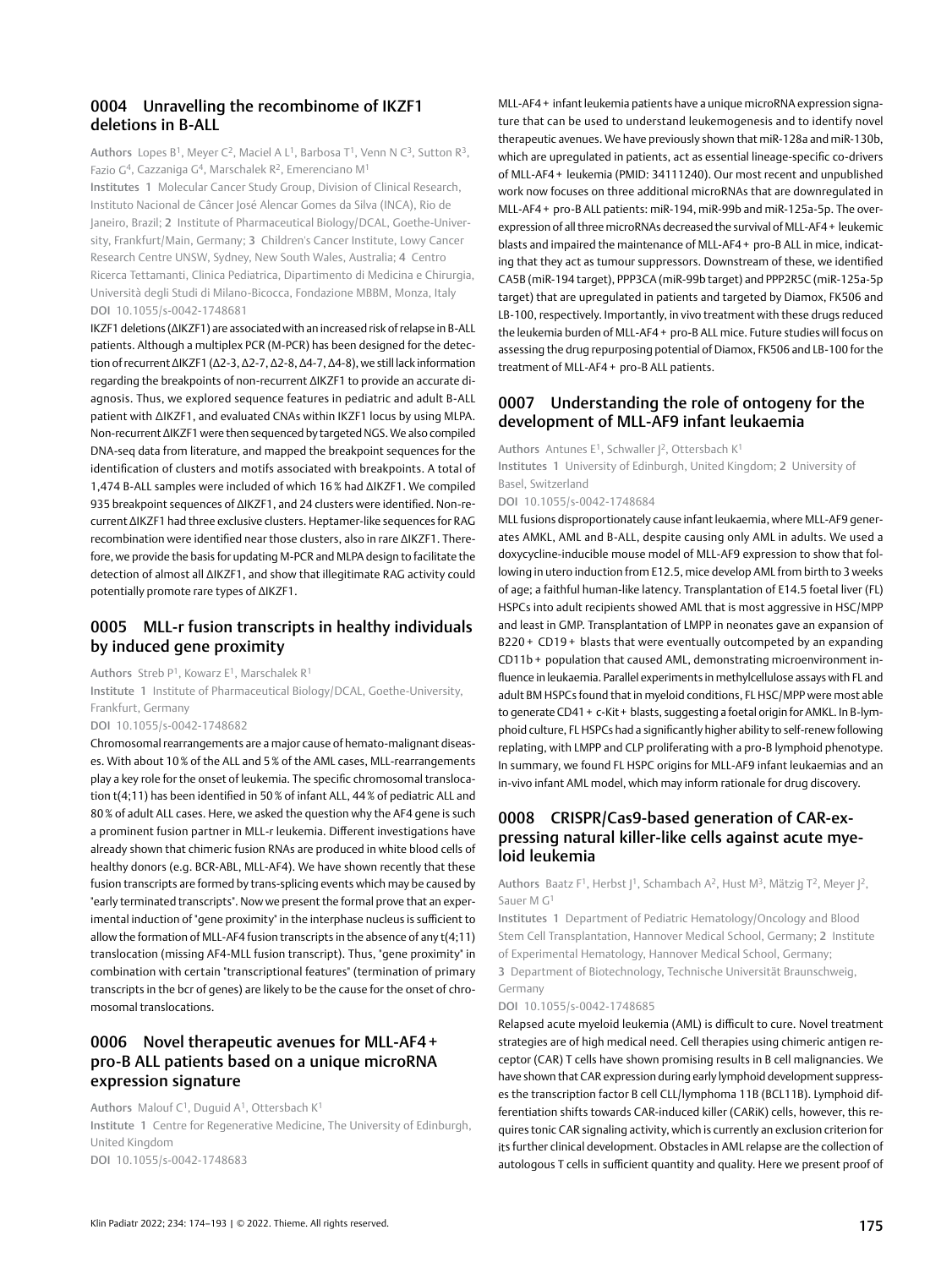principle for an "off-the-shelf" cell product based on CAR-engineered lymphoid progenitors. We generated novel functional and "clinically" suitable CARs targeting the AML antigen CD123 without tonic signaling activity. They mediate potent antileukemic activity even across HLA barriers upon co-transplantation in leukemia bearing mice. CRISPR/Cas9-mediated Bcl11b disruption facilitates CARiK development in lymphoid progenitors laying the basis for an "off-theshelf" immunotherapy against AML.

### 0009 A meningeal preleukemic niche promotes the homing of B-cell Precursor Acute Lymphoblastic Leukaemia cells to the CNS

Authors Mayar A<sup>1</sup>, Ibuli O<sup>2</sup>, Bultmann M<sup>3</sup>, Winterberg D<sup>1</sup>, Ieremias I<sup>4</sup>, Dietterle A<sup>1</sup>, Münch G<sup>1</sup>, Bastian L<sup>3</sup>, Schewe D M<sup>5</sup>, Lenk L<sup>1</sup> Institutes 1 Department of Pediatrics, ALL-BFM Study Group, University Medical Center Schleswig-Holstein, Kiel, Germany; 2 Center for Molecular Medicine Cologne, Faculty of Medicine, University Hospital Cologne, University of Cologne, Cologne, Germany; 3 Medical Department II, Hematology and Oncology, University Medical Center Schleswig-Holstein, Kiel, Germany; 4 Research Unit Apoptosis in Hematopoietic Stem Cells, Helmholtz Zentrum München, German Center or Environmental Health (HMGU), Munich, Germany; 5 Department of Pediatrics, Otto-von-Guericke-University, Magdeburg, Germany DOI 10.1055/s-0042-1748686

**Aim** To understand early events promoting the engraftment and homing of BCP-ALL cells to the CNS in order to identify potential therapeutic interventions. **Methods** We determined in vivo engraftment kinetics of luciferase+ BCP-ALL patient derived xenograft (PDX) cells in NSG-mice and subjected healthy vs pre-leukemic meninges to RNA-sequencing. Potential preleukemic niche (PLN) associated factors were validated in vitro using CRISPR-CAS9 editing of CNS "stroma" cell lines in CNS/ALL-cocultures.

**Results** Comparative RNA-sequencing showed an upregulation of inflammation and adhesion pathways and molecules previously shown to be associated with CNS-leukemia (e.g. IL7, CXCL12) in preleukemic meninges. In vitro coculture of the CNS-tropic cell lines REH and NALM6 with BEND3, BMEC cells and primary murine meningeal fibroblasts resulted in a significant upregulation of VCAM1 in the CNS stroma. Knockdown of VCAM1 in CNS cells resulted in a reduced release of proinflammatory chemokines in cocultures.

**Conclusion** BCP-ALL cells may induce alterations in murine meninges promoting a PLN in the CNS. This may open the window for novel targeted interventions and early diagnosis in CNS-leukemia.

# 0010 IKZF1plus under investigation: Optical Genome Mapping to detect additional alterations

Authors Lühmann J L<sup>1</sup>, Kater J<sup>1</sup>, Wendeburg L<sup>1</sup>, Möricke A<sup>2</sup>, Cario G<sup>2</sup>, Schrappe M<sup>2</sup>, Schlegelberger B<sup>1</sup>, Stanulla M<sup>3</sup>, Steinemann D<sup>1</sup> Institutes 1 Department of Human Genetics, Hannover Medical School, Hannover, Germany; 2 Department of Pediatrics I, ALL-BFM Study Group, Christian-Albrechts University Kiel and University Medical Center Schleswig-Holstein, Kiel, Germany; 3 Pediatric Hematology and Oncology, Hannover Medical School, Hannover, Germany

DOI 10.1055/s-0042-1748687

Acute lymphoblastic leukemia (ALL) is the most common pediatric cancer. Leukemic cells are characterized by structural and numeric genomic aberrations, which strongly correlate with prognosis and clinical outcome. A proportion of ALLs cannot be assigned to a distinct subgroup and are classified as B-other. Within this group the IKZF1plus-profile was described as a copy-number based and MRD-dependent stratification profile with very poor prognosis. It is unknown so far, if this profile presents as a surrogate for other unidentified underlying variants. Using optical genome mapping (OGM), a method to detect all types structural variants, we retrospectively investigated IKZF1del/plus-ALL

samples and searched for genomic aberrations driving or contributing to the poor prognosis for these patients. Applying OGM we detected several recurrent stratification markers associated with poor prognosis such as a ETV6::ABL1 fusion (ins(12;9)), a PAX5::JAK2 fusion (inv(9)), a EBF1:PDGFRB fusion (t(5;5)). Additionally, we identified a novel NPAT::JAK2 fusion resulting from a t(9;11). Our preliminary data show that IKZF1del/plus-ALL carry additional markers that might be the drivers of the disease.

# 0011 Establishing the mechanism for RUVBL2 essentiality in acute myeloid leukaemia

Authors Virely C<sup>1</sup>, Armenteros-Monterroso E<sup>1</sup>, Gasparoli L<sup>1</sup>, Martens J H A<sup>2</sup>, Mansour M R<sup>3</sup>, Williams O<sup>1</sup>

Institutes 1 Developmental Biology and Cancer Programme, Cancer Section, UCL Great Ormond Street Institute of Child Health, London, United Kingdom; 2 Department of Molecular Biology, Faculty of Science, Radboud, Institute for Molecular Life Sciences, Radboud University, Nijmegen, The Netherlands; 3 Department of Haematology, UCL Cancer Institute, London, United Kingdom

DOI 10.1055/s-0042-1748688

**Introduction** Acute myeloid leukaemia (AML) is characterised by the rapid growth of immature myeloid cells. Despite recent advances therapy in AML, the five year survival rates remain poor. We previously showed that RUVBL2 expression is required for AML proliferation, survival, differentiation arrest and disease progression. We found that RUVBL2 binds to c-MYB, a crucial transcription factor in AML. By Chip-seq we defined that RUVBL2 is responsible for maintaining repression of pro-differentiation c-MYB target genes in AML.

**Methods** The AML cell line THP1 was transduced with RUVBL2 mutants containing deletion of either domain I, II or III and co-immunoprecipitations were performed to determine the interaction with c-MYB.

**Results** We found that only mutant lacking domain III lost the capacity to bind c-MYB. Further mutagenesis defined a small domain III region of RUVBL2 responsible for binding c-MYB.

**Conclusion** We have defined a small region of RUVBL2 that is responsible for c-MYB binding. This region may serve as a target for the development of small molecules that can disrupt the interaction between RUVBL2 and c-MYB and thereby disrupt maintenance of AML differentiation arrest.

### 0012 Drug repositioning for MLL-rearranged B-cell acute lymphoblastic leukaemia

Authors Che N<sup>1</sup>, Cantilena S<sup>1</sup>, Looi-Somoye R<sup>1</sup>, de Boer J<sup>1</sup>, Williams O<sup>1</sup> Institute 1 UCL Great Ormond Street Institute of Child Health, London, United Kingdom

DOI 10.1055/s-0042-1748689

Despite extensive research on therapeutic susceptibilities of different B-cell acute lymphoblastic leukaemia (ALL) subtypes, outcomes for MLL-rearranged ALL remain extremely poor. MLL rearrangements account for 70–80% of infant ALL cases and are associated with poor prognosis, less than 50% surviving current treatment regimens. Our group has developed a bioluminescence platform to screen for drugs which induce the degradation of MLL-fusion proteins. This platform was used to screen the Prestwick Chemical Library, which contains 1520 FDA-approved & EMA-approved drugs. We identified Disulfiram and Niclosamide as potential candidates which targeted MLL-fusion proteins for degradation. Interestingly, we found that neither drug was able to sensitise ALL cells to current conventional chemotherapies. Instead, they had an additive/ synergistic inhibitory effect on RS4;11 (ZIP = 4.5), SEMK2 (ZIP = 3.7) and BEL-1 (ZIP = 7.8) ALL cells. We further demonstrated that the combination of these 2 drugs downregulated MLL fusion target genes and induced apoptosis in ALL cells due to the degradation of MLL-fusion proteins. In this study, we provided a novel treatment regimen in MLL-rearranged ALL.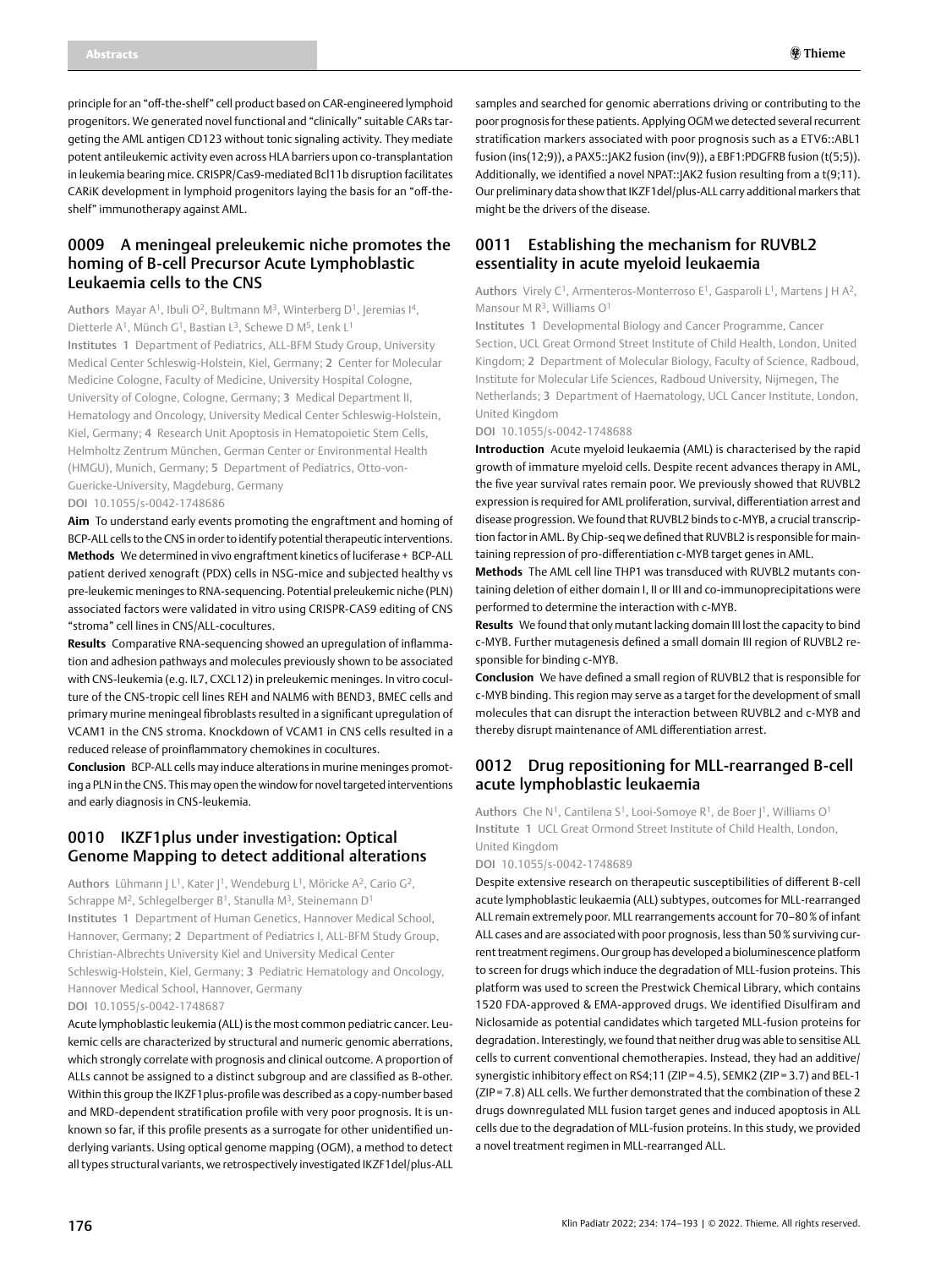## 0013 Mutational impact of chemotherapy on hematopoietic cells and evolution towards therapy-related pediatric AML

Authors Bertrums E J M<sup>1, 2, 3</sup>, de Kanter J K<sup>1, 2</sup>, Rosendahl-Huber A K M<sup>1, 2</sup>, Zwaan C M<sup>1, 3</sup>, van den Heuvel-Eibrink M M<sup>1, 4</sup>, Goemans B F<sup>1</sup>, van Boxtel R<sup>1, 2</sup> Institutes 1 Princess Máxima Center for Pediatric Oncology, Utrecht, the Netherlands; 2 Oncode Institute, Utrecht, the Netherlands; 3 Department of Pediatric Oncology, Erasmus Medical Center Hospital, Rotterdam, the Netherlands; 4 Utrecht University, Utrecht, the Netherlands DOI 10.1055/s-0042-1748690

The long-term survival rate of childhood cancer has increased to over 80 %, largely due to chemotherapy as a major treatment modality. Chemotherapy acts predominantly by fatally damaging DNA of malignant cells; however, the mutational effects in normal tissues remain unknown. Here, we studied mutation accumulation in hematopoietic stem and progenitor cells (HSPCs) of 23 pediatric cancer patients, of which 18 developed therapy-related myeloid neoplasms later in life. Phylogenetic inference demonstrated that during chemotherapy exposure mutant HSPC clones are induced and selected, which may ultimately contribute to therapy-related acute myeloid leukemia (t-AML). Post-treatment HSPCs showed a significantly increased mutation load compared to treatment-naïve cells. Mutational signature extraction revealed that only few chemotherapeutic drugs, such as platinum drugs and thiopurines, caused direct mutagenic effects. While cisplatin affected all exposed cells, thiopurine affected leukemic blasts and MLL-rearranged HSPCs. Intriguingly, increased mutagenesis in most patients was caused by processes similar to those underlying clock-like signatures also present during normal aging.

### 0014 Selinexor, a selective inhibitor of XPO-1, shows antitumor activity in rhabdomyosarcoma cell lines

Authors Hoefler L, Fuchs J<sup>1</sup>, Schmid E<sup>1</sup>, Ellerkamp V<sup>1</sup> Institute 1 Department of Pediatric Surgery and Pediatric Urology, University Children`s Hospital Tübingen, Germany DOI 10.1055/s-0042-1748691

Rhabdomyosarcoma (RMS) are treated with neoadjuvant chemotherapy and local therapy. In order to reduce long-term effects and to improve the prognostic parameters for high-risk RMS, alternative and individualized therapy methods are desirable. We could show that the nuclear export protein XPO-1 is overexpressed in RMS. Elevated XPO-1 prevents many tumor suppressors from performing their function. The present study investigates the effect of the XPO-1 Inhibitor Selinexor (SEL) in combination with Doxorubicin (DOX) on rhabdomyosarcoma cells.

Two RMS cell lines (RD and RH30) were used. Reduction in viability was assessed by MTT, cell cycle by flow cytometry, migration by transwell – and scratch assay, and protein expression of cell cycle proteins via Western blot.

The combination therapy results in a significant viability inhibition on RD cells compared to monotherapy with DOX. In addition, significantly decreased migration was seen in RH30 cells. Observations of the cell cycle showed G1 phase arrest upon treatment with SEL. Western blots showed upregulation of cyclin D1 under treatment with SEL.

In summary, our study shows that SEL supports the effect of DOX.

# 0015 Different isolation techniques for isolation of extracellular vesicles

Authors Schultheis L<sup>1</sup>, Stückle J<sup>1</sup>, Rajab H<sup>1</sup>, Fuchs J<sup>1</sup>, Warmann S W<sup>1</sup>, Schmid E1

Institute 1 Department of Pediatric Surgery and Pediatric Urology, University Children`s Hospital Tübingen, Germany DOI 10.1055/s-0042-1748692

Despite reports on several techniques there is currently no consensus for the optimal extracellular vesicle (EV) isolation method with respect to yield, quality,

purity, and small patient plasma volumes. We compared four different techniques (precipitation (PP), size-exclusion (SEC), membrane affinity (MA), and ultracentrifugation (UCF)) for EV isolation from plasma. EV characterization included electron microscopy and nanoparticle tracking analysis. EV preparation quality and purity was assessed using protein quantification methods, flow cytometry, and Western Blotting. Purification was performed via ultrafiltration and Albumin out kit. Each tested method resulted in approximately the same particle size (115–147nm) with a similar amount of time. PP and MA showed the highest protein purity. SEC showed higher purity on electron microscopy and the highest values of exosome markers CD9 (99%), CD63 (82%), and CD81 (97%). Purification techniques did not further improve purity levels. In conclusion, SEC seems to be the most promising method for EV isolation. Nevertheless, certain applications require higher purity, so efforts should be made to improve isolation purity.

# 0016 Contribution of aneuploidy to the initiation and progression of childhood B-cell acute lymphoblastic leukemia

Authors Thampi N<sup>1</sup>, Bueno C<sup>1</sup>, Rodríguez-Cortez V<sup>1</sup>, Martínez A<sup>1</sup>, Vinyoles M1, Camps J2, Menendez P1, Molina O1

Institutes 1 Josep Carreras Leukemia Research Institute, Barcelona, Spain; 2 Institut D'Investigacions Biomèdiques August Pi i Sunyer (IDIBAPS), Barcelona, Spain

DOI 10.1055/s-0042-1748693

Aneuploidy pose deleterious effects on cellular fitness due to important consequences on transcriptome and proteome, leading to reduced proliferation and activation of immune surveillance mechanism. Despite this, aneuploidy is the most frequent genetic abnormality observed in childhood B-cell acute lymphoblastic leukemia (B-ALL) and is the primary oncogenic event arising in utero in hematopoietic precursors. However, the precise role of aneuploidy on leukemia initiation and progression is currently unknown. In here, we aim to study the mechanisms involved on cellular tolerance to aneuploidy in human CD34 + hematopoietic stem/progenitor cells (HSPC), to decipher its contribution to B-ALL initiation. We treated cells with either Reversin or Cytochalasin D, to model random abnormal mitoses or tetraploid intermediates, respectively. HSPCs were followed in vitro and in vivo to assess proliferation, aneuploidy rates, differentiation and karyotype evolution. Our initial results show that aneuploidy is highly detrimental to HSPC and is ultimately lost in competition with their euploid counterparts. In vivo experiments are ongoing to assess whether aneuploidy is tolerated in their own niche.

# 0017 Prognostic relevance of persisting minimal residual disease in children with ALL and slow early response to chemotherapy

Authors Nofcz L<sup>1</sup>, Alten J<sup>1</sup>, Zimmermann M<sup>2</sup>, Koehler R<sup>3</sup>, Möricke A<sup>1</sup>, Schrappe M1, Cario G1

Institutes 1 Department of Pediatrics, University Hospital Schleswig-Holstein, Kiel, Germany; 2 Department of Pediatric Hematology and Oncology, Hannover Medical School, Hannover, Germany; 3 Institute of Human Genetics, University Hospital Heidelberg, Germany

DOI 10.1055/s-0042-1748694

Detection of minimal residual disease (MRD) at early treatment time points is widely used to stratify children with acute lymphoblastic leukemia into risk-directed treatments. The role of MRD during the late treatment course is still unclear. Internal laboratory studies in a limited number of cases had indicated that detectable MRD before reinduction therapy (TP3) was highly associated with relapse in children of the medium-risk (MR) group with slow-early-response (SER) to therapy. In this project, it was investigated whether the importance of MRD at TP3 in SER could be confirmed in a larger cohort. RQ-PCR of immunoglobulin/T-cell receptor gene rearrangements was used to determine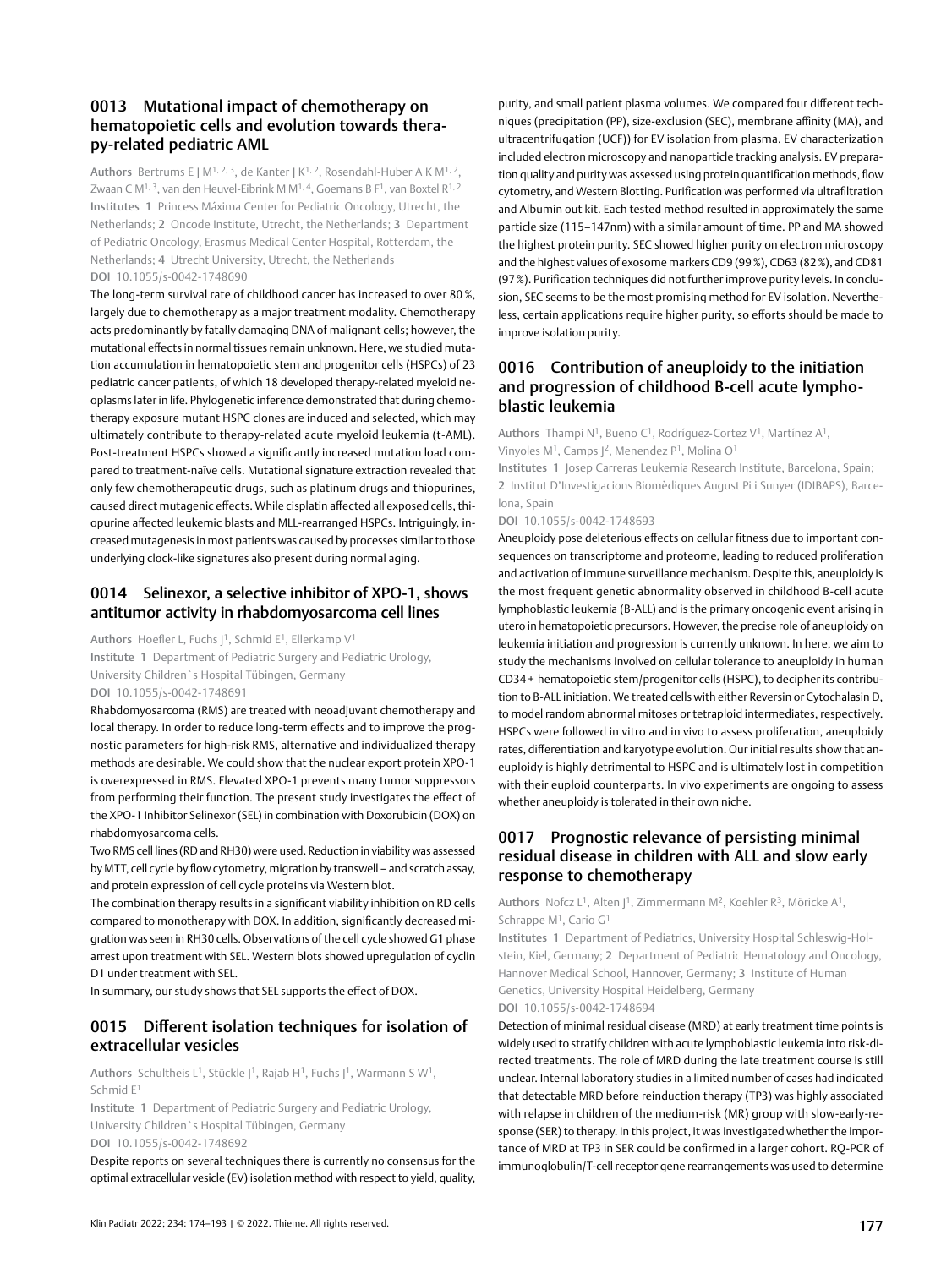MRD in cryopreserved bone marrow samples from TP3 of 74 patients with SER of the ALL-BFM 2000 study. The results were classified as positive/quantifiable, positive/not quantifiable and negative. Children with quantifiable MRD positivity at TP3 had significantly poorer 8-year EFS (9 %) compared to positive/not quantifiable (58 %) and negative (63 %) MRD. Persisting MRD at TP3 led to high relapse risk, but negative MRD at TP3 could not prevent relapse in SER patients treated with an MR chemotherapy.

# 0018 A single-cell expression atlas of human AML-LScs unravels the contribution of HIF pathway and its therapeutic potential

Authors Velasco-Hernandez T<sup>1</sup>, Trincado J L<sup>1</sup>, Vinyoles M<sup>1</sup>, Closa A<sup>2</sup>, Molina O<sup>1</sup>, Velten L<sup>3</sup>, Bueno C<sup>1</sup>, Eyras E<sup>2</sup>, Heyn H<sup>4</sup>, Menendez P<sup>1</sup> Institutes 1 Josep Carreras Leukemia Research Institute, Barcelona, Spain; 2 The Australian National University, Camberra, Australia; 3 Centre for Genomic Regulation, Barcelona, Spain; 4 CNAG-CRG, Barcelona, Spain DOI 10.1055/s-0042-1748695

Relapse remains a major challenge in the clinical management of acute myeloid leukemia (AML) and is driven by rare therapy-resistant leukemia-initiating stem cells (LSCs) that reside in specific bone marrow niches. Hypoxia signaling keeps cells in a quiescent and metabolically relaxed state, desensitizing them to chemotherapy. This suggests the hypothesis that hypoxia contributes to AML-LSC function and chemoresistance and is a therapeutic target to sensitize AML-LSCs to chemotherapy. Here, we provide a comprehensive single-cell expression atlas (119,000 cells) of AML cells and AML-LSCs in paired diagnostic-relapse samples from risk-stratified pediatric and young adult patients with AML. The HIF/hypoxia pathway is attenuated in AML-LSCs compared with differentiated AML cells, but is enhanced when compared with healthy hematopoietic cells. Accordingly, chemical inhibition cooperates with standard-of-care chemotherapy to impair leukemogenesis, substantially eliminating AML-LSCs. These findings support the HIF pathway as a stem cell regulator in human AML, and reveal avenues for combinatorial targeted and chemotherapy-based approaches to specifically eliminate AML-LSCs.

#### 0019 CtDNA release mechanisms in a therapeutic Ewing Sarcoma mouse model

Authors Eiblwieser |<sup>1</sup>, Krumbholz M<sup>1</sup>, Semper S<sup>1</sup>, Frey B<sup>2</sup>, Nagel L<sup>3</sup>, Bäuerle T3, Metzler M1

Institutes 1 Department of Pediatrics and Adolescent Medicine, University Hospital Erlangen, Germany; 2 Department of Radiation Oncology, University Hospital Erlangen, Germany; 3 Department of Radiology, University Hospital Erlangen, Germany DOI 10.1055/s-0042-1748696

EWSR1-FLI1 fusion sequence levels in circulating tumor DNA (ctDNA) have been shown to be a valuable biomarker in Ewing Sarcoma (EwS) patients, which can be used for prediction of treatment response and risk stratification. However, it remains unclear, under which circumstances ctDNA is released into the blood stream during tumor development and therapeutic intervention.

Different human EwS cell lines were injected intrafemorally in NSG mice. Tumors were treated locally by radiotherapy. Fusion sequences were quantified in mouse plasma throughout the whole experiment and tissue response was determined through histologic analysis, MRI, and PET-CT.

Quantified plasma levels were correlated to tumor activity, proliferation, mitosis, apoptosis and angiogenesis. Evaluation of plasma ctDNA levels, imaging data and histologic analysis revealed different responses of EwS tumors to radiotherapy.

A better understanding of ctDNA release contributes to the improved establishment of ctDNA as a non-invasive biomarker in EwS patients enabling therapy monitoring and risk stratification in clinical practice.

### 0020 Targeting metabolism effectively complements tyrosine kinase inhibitor treatment of chronic myeloid leukemia

Authors Häselbarth L1, Saul D2, Krumbholz M1, Mougiakaos D3, Metzler M1, Karow A1

Institutes 1 Department of Pediatrics and Adolescent Medicine, Friedrich-Alexander University (FAU) Erlangen–Nuremberg, Germany; 2 Department of Internal Medicine 5, Hematology and Oncology, University Hospital Erlangen, Germany; 3 Department of Hematology and Oncology, University Hospital Magdeburg, Germany DOI 10.1055/s-0042-1748697

Tyrosine kinase inhibitors (TKI), targeting the BCR/ABL1 fusion protein, like imatinib, dasatinib, nilotinib and the first-in-class myristoyl pocket targeting TKI asciminib have revolutionized the treatment options of chronic myeloid leukemia (CML). However, resistance to therapy, relapse after treatment termination and side effects are problems of long-term TKI-treatment. Therefore, it is important to optimize TKI therapy and to investigate additional therapeutic approaches. Here, we tested how different TKI affect the metabolism of CML cells and whether the synergistic lethality can be increased by inhibition of different checkpoints such as the respiratory chain and the unfolded protein response (UPR). We found that glucose metabolism was strongly impaired by TKI and that an additional inhibition of complex I (rotenone) or V (oligomycin) of the respiratory chain caused an increased cell death. Similar results were obtained when generating ER-stress by thapsigargin in TKI-treated CML cells, which might be due to a TKI-induced UPR-inhibition. All in all, we hypothesize that TKI treatment is more effective by additional inhibition of glucose metabolism and by ER-stress induction.

### 0021 Clonal Hematopoiesis in Patients with Severe Congenital Neutropenia

Authors Klimiankou M<sup>1</sup>, Kandabarau S<sup>1</sup>, Zeidler C<sup>2</sup>, Pogozhykh D<sup>2</sup>, Hettich-Woggon I<sup>1</sup>, Hähnel K<sup>1</sup>, Welte K<sup>3</sup>, Skokowa J<sup>1</sup>

Institutes 1 University Hospital Tübingen, Tübingen, Germany; 2 Severe Chronic Neutropenia International Registry (SCNIR), Hannover Medical School, Germany; 3 University Children's Hospital Tübingen, Tübingen, Germany

DOI 10.1055/s-0042-1748698

Severe congenital neutropenia (CN) is a pre-leukemia bone marrow failure syndrome presented with profound neutropenia early after birth due to markedly diminished granulocytic differentiation in bone marrow. Establishment of molecular genetic approach for detection of clonal hematopoiesis in blood or bone marrow of CN patients can assist in early recognition of leukemogenic transformation before clinical MDS/AML symptoms appear.

We established sequencing panel of 31 genes and 1696 "hot-spot" regions in genes recurrently mutated in MDS/AML. Using highly sensitive sequencing approach with implementation of Unique Molecular Identifiers (UMIs) we were able to characterize clonal hematopoiesis in CN patients at neutropenia stage (n = 148), mutation burden in CN patients prior to AML/MDS (n = 23), and at overt leukemia (n = 18). We found that in CN/AML phase high frequency of RUNX1 and CSF3R mutations is usually accompanied by presence of specific leukemia associated genetic lesions. We also observed that presence of additional somatic mutations along with CSF3R mutations at neutropenia stage might be a strong indicator of advanced pre-leukemia phase and requires closer patient follow up.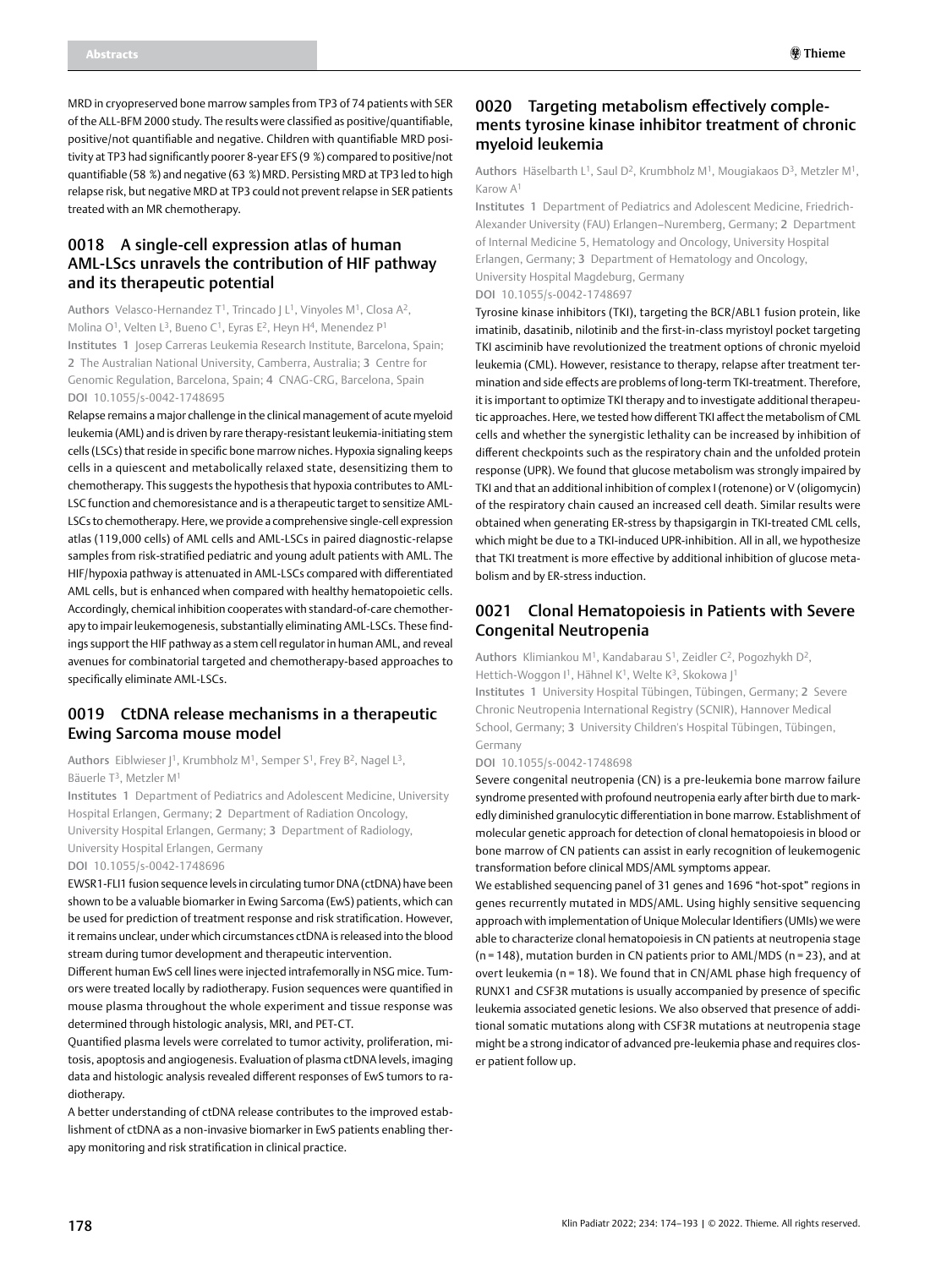## 0022 A new T cell-redirecting strategy for the treatment of relapse/refractory T cell acute lymphoblastic leukemia

Authors Tirado N<sup>1</sup>, Trincado J L<sup>1</sup>, Bataller A<sup>2</sup>, Petazzi P<sup>1</sup>, Bueno C<sup>1</sup>, Sánchez-Martínez D<sup>1</sup>, Menendez P<sup>1</sup>

Institutes 1 Josep Carreras Leukaemia Research Institute (IJC), Barcelona, Spain; 2 Hematology Department, Hospital Clínic de Barcelona, August Pi i Sunyer Biomedical Research Institute (IDIBAPS), Barcelona, Spain DOI 10.1055/s-0042-1748699

T cell acute lymphoblastic leukemia (T-ALL) is a hematological malignancy resulting from the transformation and accumulation of T lineage precursor cells in the bone marrow (BM). Relapse/refractory (R/R) T-ALL remains a challenge with a particularly poor outcome, without curative options beyond hematopoietic stem cell transplantation and conventional chemotherapy, in contrast to B cell malignancies where multiple chimeric antigen receptor-T (CAR-T) strategies exist. The main obstacle to the development of CAR-T therapies for T-ALL is the shared expression of target antigens in leukemic blasts and healthy T cells, leading to fratricide and life-threatening T cell aplasia.

Here, we have identified a novel target antigen for the immunotherapy of T-ALL, expressed across all developmental stages of the disease, in a large cohort of primary samples. Notably, this antigen demonstrated a very safe profile in hematopoietic and non-hematopoietic tissues, as evidenced by flow cytometry and scRNA-seq analyses. After characterization of our candidate target, we proceeded to the generation of an efficient and safe CAR-T cell strategy for the treatment of R/R T-ALL.

# 0023 An innovative tailored CAR-T cell-redirecting immunotherapy for the treatment of metastatic and refractory Ewing Sarcoma

Authors Panisello C<sup>1</sup>, Bueno C<sup>1</sup>, Amaral A T<sup>2</sup>, Carcaboso A<sup>3</sup>, Mde Álava E<sup>2</sup>, Menendez P1

Institutes 1 Josep Carreras Leukaemia Research Institute (IJC); 2 Institute of Biomedicine of Sevilla (IBiS), Virgen del Rocio University Hospital;

3 Institut de Recerca Sant Joan de Deu

DOI 10.1055/s-0042-1748700

Ewing Sarcoma (ES) is the second most common bone and soft tissue sarcoma affecting children, adolescents, and young adults. Despite very intensive multimodal therapies, the current overall survival remains dismal, particularly in patients with metastatic or refractory disease. This highlights the urgent need for innovative therapeutic approaches. Adoptive immunotherapy with chimeric antigen receptor (CAR)-T cells directed against a tumour-associated antigen (TAA) is a promising therapy with a safe and efficient profile in B-cell malignancies. However, the development of efficient and safe CAR-T cells for the treatment of ES is still challenging due to i) the low abundance of specific TAA, ii) the widespread expression of TAA in normal tissues, leading to on-target off-tumour toxicities iii) and the presence of an immunosuppressive tumour microenvironment (iTME) that reduces CAR-T cells expansion and persistence at tumour sites. Here, we show preliminary data from ES cell lines and primary samples aiming to identify specific ES-targets with limited expression in healthy tissues to try to generate an efficient and safe CAR-T cell approach for treating metastatic and refractory ES.

# 0024 New Insights into the pathophysiology of cyclic neutropenia

Authors Zeidler A1, Dannenmann B1, Klimiankou M1, Zeidler C2, Skokowa |<sup>1</sup>, Welte K<sup>1</sup>

Institutes 1 University Hospital Tübingen, Tübingen, Germany; 2 Medial School Hannover, Hannover, Germany DOI 10.1055/s-0042-1748701

Cyclic neutropenia (CyN) is a bone marrow failure syndrome caused by mutations in the ELANE generally with 21-day cycles of peripheral blood neutrophils. These mutations lead to the production of misfolded elastase protein and subsequent elevated unfolded protein response (UPR) in the endoplasmatic reticulum. By searching for additional molecular pathomechanisms of CyN, we identified cycle-dependent expression of CEBPA, MLL1 and their targets, the homeobox factors HOXA9 and MEIS1. At the peak of CyN, there was a 5 to 7 fold expression of these factors compared to cells from healthy controls and a high percentage of CD49f + HSCs that escape from UPR damage since they do not express NE. This reveals a high replenishment activity of CD49f + HSCs (escaper cells) in CyN in response to G-CSF and ensures sufficient neutrophil numbers at the following cycle. However, the newly generated and differentiated CD49f negative cells again express mutated NE and are prone to UPRcaused apoptosis requiring again asymmetric division of ELANE negative 49f + HSC at the peak of the cycle to generate new mature HSCs.

# 0025 Identification of RBMS1 in the amplified region 2q24 as a major driver of cellular growth in childhood hepatoblastoma

Authors Rodemann M1, Dreschmann V1, Dörner E1, von Schweinitz D2, Vokuhl C3, Pietsch T1

Institutes 1 Department of Neuropathology, University of Bonn Medical Center, Bonn, Germany; 2 Department of Pediatric Surgery, LMU University of Munich Medical Center, Munich, Germany; 3 Pediatric Pathology, Department of Pathology, University of Bonn Medical Center, Bonn, Germany

DOI 10.1055/s-0042-1748702

In the framework of the clinical hepatoblastoma study of the GPOH, we had the opportunity to study samples of 76 hepatoblastoma patients. Using molecular inversion probe (MIP) array technology we generated quantitative chromosomal copy number profiles that uncovered chromosomal alterations, in particular gain of chromosome 2q (44.7%) and in some cases amplification of the region 2q24 (11.8%). This suggests the presence of a so far unidentified oncogene in this chromosomal region. The RBMS1 gene located within the amplicon on chromosome 2q24 encodes a single-stranded DNA/RNA binding protein and showed significant RNA overexpression in 2q24 amplified tumors. This overexpression was validated by immunohistochemical studies at the protein level. RBMS1 knockdown by specific siRNA transfection resulted in a significantly reduced proliferation and marked reduction of the WNT pathway activity in hepatoblastoma cell lines. We identified RBMS1 as a potential oncogenic driver in hepatoblastoma which may exert this function by interaction with the WNT signaling pathway that is pathologically activated in hepatoblastoma.

# 0026 Efficient Expansion of Immature Acute Myeloid Leukaemia Cells in an Ex Vivo Co-culture System

Authors Tuk D<sup>1</sup>, Nelson R<sup>1</sup>, Heidenreich O<sup>1, 2</sup>, Krippner-Heidenreich A<sup>1</sup> Institutes 1 Princess Maxima Center for Pediatric Oncology, Utrecht, the Netherlands; 2 Wolfson Childhood Cancer Research Centre, Newcastle University, United Kingdom

DOI 10.1055/s-0042-1748703

Acute myeloid leukaemia-initiating cells (LICs) comprise immature cells driving leukemogenesis. Viable ex vivo AML culture systems are hampered by poor viability and high differentiation of AML cells. We have designed a mesenchymal stromal cell (MSC)/AML co-culture system that enables expansion of primary AML cells including immature AML cell populations for more than two weeks. Both primary AML and PDX samples comprising different karyotypes were tested to expand ex vivo using healthy MSCs as feeder cells in different cell culture conditions. Cell number, viability and the differentiation status of AML cells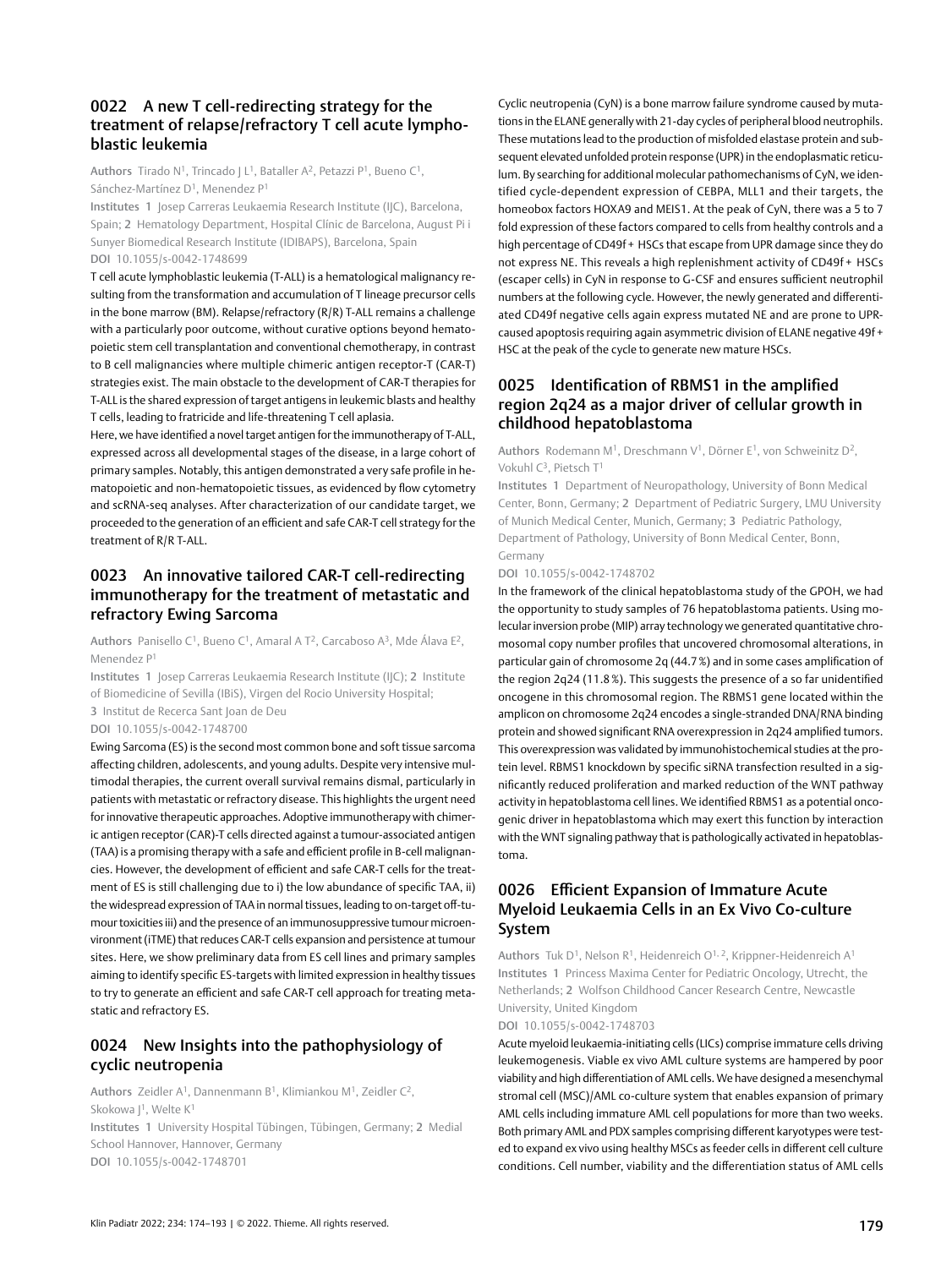were assessed by flow cytometry using a nine colour antibody panel. All primary AMLs expanded at high viability (majority > 80%) with up to 50-fold or 350 fold expansion of LIC-like populations for up to 14 or 28 days, respectively. Fusion gene expression was maintained for up to 2.5 months. Thus, this co-culture system will provide the basis for functional assessments of different signalling pathways, AML-niche interactions and therapeutic approaches including the use of epigenetic modulators.

# 0027 A new inherited syndrome with severe neutropenia and neurological involvement due to autosomal recessive COPZ1 mutation

Authors Borbarán-Bravo N<sup>1</sup>, Deordieva E<sup>1, 2</sup>, Bräuning S<sup>1</sup>, Dannenmann B<sup>1</sup>, Doll L<sup>1</sup>, ElGamacy M<sup>1, 3, 4</sup>, Zeidler C<sup>5</sup>, Bajoghly B<sup>1</sup>, Maschan A<sup>2</sup>, Shcherbina A<sup>2</sup>, Welte K<sup>1</sup>, Skokowa |<sup>1</sup>, Klimiankou M<sup>1</sup>

Institutes 1 University Hospital Tübingen, Division of Translational Oncology, Department of Hematology, Oncology, Clinical Immunology and Rheumatology, University Hospital Tübingen, Germany; 2 Dmitry Rogachev National Research Center of pediatric Hematology, Oncology and Immunology, Moscow, Russia; 3 Max Planck Institute for Developmental Biology, Tübingen, Germany; 4 Friedrich Miescher Laboratory of the Max Planck Society Tübingen, Germany; 5 Department of Pediatric Hematology/Oncology, Klinderklinik, Hannover, Germany

DOI 10.1055/s-0042-1748704

We identified a new homozygous stop-codon mutation in the COPZ1 gene (p.Q141X) in two siblings with severe neutropenia and neurological developmental delay. COPZ1 is a member of the coatomer protein complex I (COPI) regulating intracellular trafficking of proteins.

CRISPR/Cas9-mediated introduction of the stop-codon mutation at the position p.Q141X in COPZ1 in healthy donors` cord blood hematopoietic stem cells (HSPCs) and iPSCs led to defective granulocytic differentiation in vitro. Additionally, copz1 mutant zebrafish embryos produced significantly fewer neutrophils than their control counterparts. These findings were in line with hyperactivated unfolded protein response (UPR) and elevated autophagy in the myeloid cell line NB4 after introduction of the truncated mutation in COPZ1.

COPZ1 is ubiquitously expressed, while its paralogous gene, COPZ2, is absent in the blood and the brain. Interestingly, the rescue of COPZ1 mutated HSPCs with COPZ2 corrected the defective granulopoiesis.

Thus, we describe a new severe congenital neutropenia syndrome caused by autosomal recessive COPZ1 mutations with downstream UPR and autophagy activation.

### 0028 Prevention of relapse in juvenile myelomonocytic leukemia (JMML) by inhibition of immune checkpoint CD47

Authors Jun W<sup>1</sup>, Jovana R<sup>1</sup>, Bertram B<sup>2</sup>, Charlotte M N<sup>2</sup>, Miriam E<sup>2</sup> Institutes 1 University of Freiburg, Germany; 2 Uniklinik of Freiburg, Germany

#### DOI 10.1055/s-0042-1748705

Juvenile myelomoncytic leukemia (JMML) is a rare, but highly aggressive childhood leukemia caused by overproliferation of the granulocytic and monocytic lineages. The only curative treatment is allogeneic hematopoietic cell transplantation (allo-HCT). However, relapse risk is up to 50%, especially in PTPN11 mutated subtype. Our preliminary data indicated that JMML cell express various immune checkpoints and regulatory molecules that may mediate immune escape. One of these is CD47, a don't eat me signal preventing phagocytosis. Our goal is to understand the impact of CD47 on JMML relapse after HSCT and to prevent relapse by targeting CD47 in PTPN11-knockin mice. Using flow cytometry analysis, we will characterize CD47 expression in different leukemic cell types. To address whether CD47 is directly upregulated by mutated PTPN11, we will interfere with downstream signaling using PI3K and MEK inhibitors. We will establish phagocytosis assay and use anti-CD47 inhibitor to identify the role of CD47 in JMML. We expect that inhibition of CD47 will result in increased phagocytosis of JMML cells and reduced relapse risk. Therefore, our studies will pave the way for future magrolimab trials.

### 0029 Breaking the pump: targeting the sodiumpotassium pump as a therapeutic strategy in acute myeloid leukemia

Authors Schneider C<sup>1</sup>, Spaink H<sup>1</sup>, Alexe G<sup>1</sup>, Dharia N V<sup>1</sup>, Khalid D<sup>1</sup>, Scheich S<sup>2</sup>, Haeupl B<sup>3</sup>, Oellerich T<sup>3</sup>, Stegmaier K<sup>1</sup>

Institutes 1 Department of Pediatric Oncology, Dana-Farber Cancer Institute and Boston Children's Hospital; 2 Lymphoid Malignancies Branch, National Cancer Institute, National Institutes of Health; 3 Department of Medicine II, Department for Hematology/Oncology, Goethe University, Frankfurt, Germany

#### DOI 10.1055/s-0042-1748706

In order to identify novel, selective targets for acute myeloid leukemia (AML), we used the Cancer Dependency Map, which provides genome-scale CRISPR/ Cas9 screen data in hundreds of cancer cell lines. Here, we identified ATP1B3 as a context-specific dependency that could be therapeutically exploited. ATP1B3 is the glycoprotein subunit (beta) of the Na/K-ATP pump. Together with the catalytic alpha subunit ATP1A1, it forms a heterodimer located in the plasma membrane, regulating the electrochemical gradient across the membrane. The 4 beta subunit paralogs show similar expression patterns among tissues, with one exception. ATP1B1 has uniformly low expression in hematol. malig. in comparison to other tumor cell lines. By using CRISPR/Cas9 KO to validate this finding we showed that loss of ATP1B3 in ATP1B1 low AML cells leads to synthetic lethality and lower leukemia burden in a BLI-based orthotopic mouse model of AML. The absence of both paralogs of the beta subunit results in the loss of their common essential binding partner ATP1A1 in hematol. malig., while higher expression of ATP1B1 can stabilize ATP1A1 under the loss of ATP1B3 in solid tumors or ATP1B1 overexpressing cells.

# 0030 A CRISPR-based platform to model AML progression using primary human cells

Authors Issa H1, Heckl D2, Klusmann J-H1

Institutes 1 Goethe University Frankfurt, Germany; 2 Martin-Luther-University Halle-Wittenberg, Germany

#### DOI 10.1055/s-0042-1748707

Transformation from clonal hematopoiesis to leukemia is incompletely understood. Neonates with trisomy 21 (Down syndrome) exhibit pre-leukemic transient abnormal myelopoiesis (TAM) caused by somatic mutations in GATA1 gene. TAM clonally evolves to myeloid leukemia in Down syndrome (ML-DS) upon acquisition of secondary mutations. Thus, TAM and ML-DS are genetically simple models, where samples from two temporally separable and ascertainable stages in leukemogenesis can be studied. We established a virus-free CRISPR platform utilising the Ribonucleoprotein RNP/Cas9 system to introduce GATA1 mutation and additional mutations in primary human fetal liver hematopoietic stem and progenitor cells (hFLCs). We succeeded in mimicking the progression from clonal hematopoiesis to full-blown leukemia, in vitro and in vivo, as seen in Down syndrome leukemogenesis. Our newly developed human system to investigate leukemic progression offers a unique platform to rewire the synergy between founder genetic aberrations and passenger events and hence make decisive steps towards understanding the malignant transformation from clonal hematopoiesis to frank leukemia.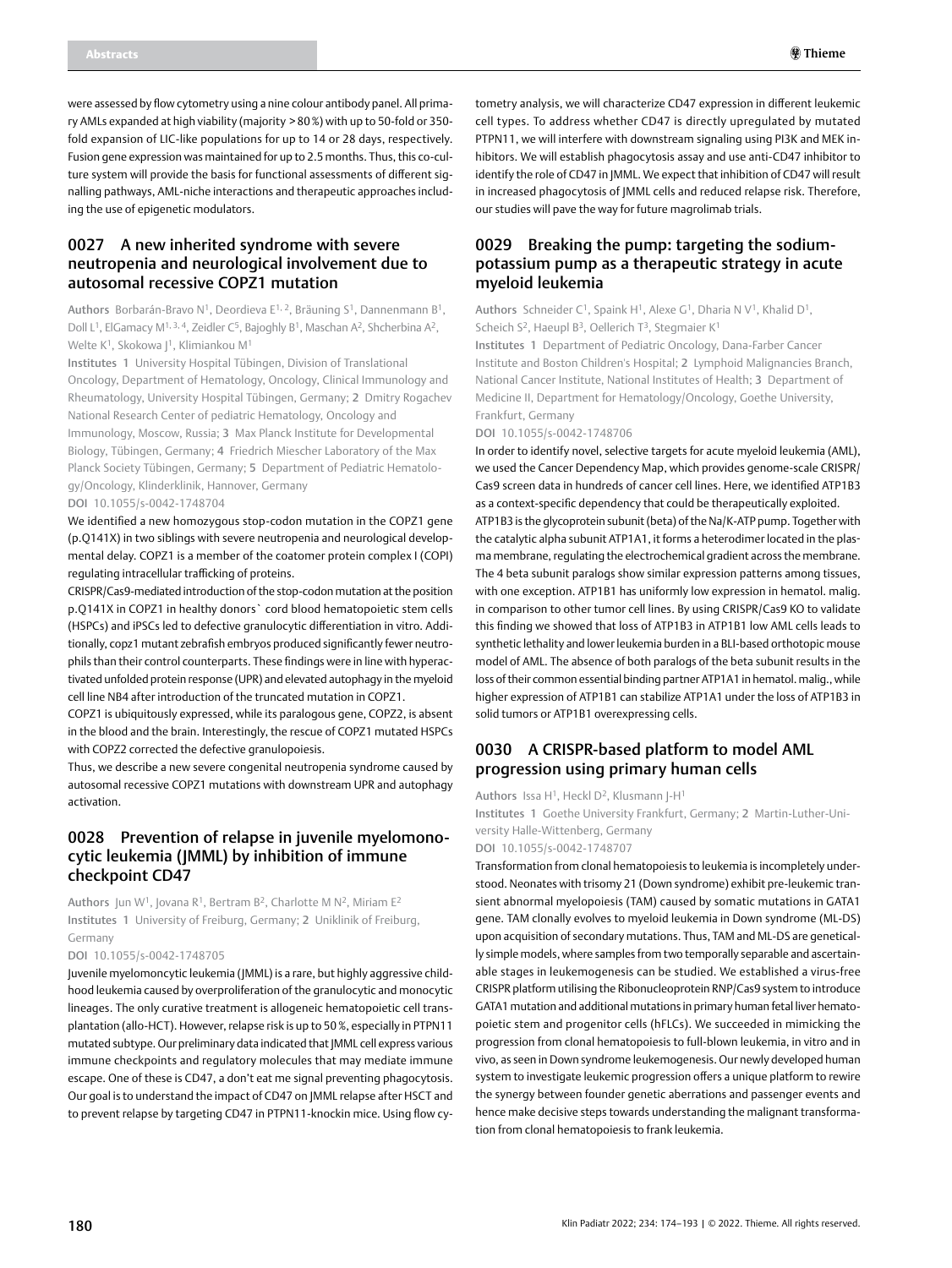#### 0031 Targeting the unique barcode of MLL/AF4

Authors Cameron R1, Swart L1, Rasouli M1, Heidenreich O1, 2

Institutes 1 Princess Maxima Center for Pediatric Oncology, Utrecht, the Netherlands; 2 Wolfson Childhood Cancer Research Centre, Newcastle University, United Kingdom

#### DOI 10.1055/s-0042-1748708

Patients harbouring MLL/AF4 remain a high-risk subgroup, with a need for improved therapies. Fusion genes have a unique sequence in their breakpoint; therefore, we designed an siRNA targeting the fusion site within MLL/AF4. We aim to improve activity with encapsulation into a standard Onpattro formulation (LNP-chol) or a sphingomyelin rich (LNP-SM) particle, similar to the membranes seen in exosomes and viruses and comparing. The aim of this study is to develop a LNP delivery system to optimise siRNA delivery and explore this MLL/AF4 positive cell lines. SEM cells were treated with siMA6 or siMM (control) siRNA encapsulated in LNP-chol or LNP-SM. Cells were given 2ug/ml of siMA6 of LNP-chol or LNP-SM. Sequentially dosed cells with LNP-chol showed a 25-65% KD of MLL/AF4, but LNP-SM could produce 40-60% over 9 days. Furthermore, LNP-SM increased the number of apoptotic cells to 50% compared to only 30% with LNP-chol. Enhanced effects of LNP-SM were seen to lesser extent on impaired cell proliferation, cell cycle arrest and self-renewal.

We demonstrate that siRNA delivery in LNP-SM enhances activity of siMA6. These positive results could lead to improved therapies for these patients.

#### 0032 Modelling congenital neutropenia, a pre-leukemic bone marrow failure syndrome in zebrafish

Authors Aghaallaei N<sup>1</sup>, Doll L<sup>1</sup>, Skokowa J<sup>1</sup>, Walte K<sup>1</sup>, Bajoghli B<sup>1</sup> Institute 1 University Hospital Tübingen, Germany DOI 10.1055/s-0042-1748709

Defects in zebrafish hematopoiesis reliably copy human blood diseases, making it a highly attractive model to develop therapeutic strategies. We study severe congenital neutropenia (CN), a blood disorder characterized by disrupted neutrophil development. Mutations in more than 20 genes are associated with CN, including HAX1, JAGN1, and CSF3R. Around 20% of CN patients develop leukemia. However, the underlying mechanisms are poorly understood. We use zebrafish to model CN and leukemogenic transformation in CN. Zebrafish harboring mutations in the HAX1, JAGN1, and CSF3R genes were generated using the CRISPR/Cas9 technology. Akin to CN patients, zebrafish deficient for HAX1 and JAGN1 displayed reduced neutrophil development, which could be rescued by G-CSF. Intriguingly, the introduction of truncated mutations in the CSR3R gene mimicking somatic mutations seen in CN/AML patients led to dysplastic hematopoiesis and high zebrafish lethality. Taken together, our established in vivo models enable studying CN and the leukemogenesis associated with CN. They can also serve as in vivo platform to perform drug screening and identify new therapeutic strategies for CN and leukemia development.

### 0033 Primary CD33-targeting CAR-NK cells for the treatment of acute myeloid leukemia

Authors Albinger N<sup>1</sup>, Pfeifer R<sup>2</sup>, Kreyenberg H<sup>3</sup>, Schubert R<sup>3</sup>, Schneider D<sup>2</sup>, Kühn M W M<sup>4</sup>, Penack O<sup>5</sup>, Zhang C<sup>2</sup>, Möker N<sup>2</sup>, Ullrich E<sup>1</sup> Institutes 1 Childrens Hospital, Experimental Immunology, Johann Wolfgang Goethe University, Germany; 2 Miltenyi Biotec, Bergisch Gladbach, Germany; 3 University Hospital Frankfurt, Germany; 4 University Hospital Mainz, Germany; 5 Charite, University Hospital Berlin, Germany DOI 10.1055/s-0042-1748710

Clinical application of CD33-CAR-T cells remains challenging due to potential side effects and its restriction to autologous products. We report on the generation of primary CD33-CAR-NK cells, which are highly effective in combating AML in vitro and in AML xenograft models. Transgene integration by BaEV-LV resulted in 35-60% CAR-expression and CD33-CAR-NK cells displayed unimpeded ex vivo-expansion as well as increased cytotoxicity against CD33 + OCI-AML2 cells compared to untransduced (UTD)-NK cells in vitro. Using an OCI-AML2 NSG-SGM3 xenograft mouse model (n =7/group) a significant reduction of leukemic burden by day 21 could be observed following weekly injections (three in total) of 10e7 CAR-NK cells i.v. BLI-analysis of femur, tibia and spleen on day 22 revealed impeded AML engraftment in CAR-NK cell-treated mice which was confirmed by flow cytometry analysis of isolated BM and spleen. Furthermore, NK cell infiltration in the BM and spleen was significantly increased in mice which received CAR-NK cells and the majority were identified as CAR+ ( > 73%). Chimerism analysis of peripheral blood revealed higher persistence of NK cells and absence of AML cells in CAR-NK-treated mice.

#### 0034 Upstream regulation of DLK1-DIO3 locus in hematopoiesis and pediatric leukemia

Authors Verboon L<sup>1</sup>, Issa H<sup>1</sup>, Bräuer-Hartmann D<sup>2</sup>, Regenyi E<sup>2</sup>, Heckl D<sup>2</sup>, Klusmann J-H1

Institutes 1 Goethe University Frankfurt, Germany; 2 Martin-Luther-University Halle-Wittenberg, Germany

#### DOI 10.1055/s-0042-1748711

Non-coding RNAs (ncRNAs) recently emerged as central regulators of chromatin and gene expression, posing a novel window for targeted therapies in pediatric acute megakaryoblastic leukemia (AMKL). In our ncRNA expression atlas of the human hematopoietic system, we uncovered specific and coordinated expression of the DLK1-DIO3 locus in megakaryocytes and AMKL, which is essential of for promoting megakaryocytic differentiation, but also leukemic growth. To determine how expression of the DLK1-DIO3 locus is controlled, we performed several techniques elucidating different regulatory layers. Using bisulphite sequencing, a significant correlation between MEG3 expression and methylation of a CpG island downstream of the first exon of MEG3 was found, which displayed enhancer/promoter activity. CUT&RUN for key megakaryocytic transcription factors revealed increased binding of oncogenic GATA1s on several genomic locations upstream of DLK1 and MEG3. Overall, our study is the first step towards understanding the regulation of the DLK1-DIO3 locus in AMKL and normal hematopoiesis.

### 0035 Altered extrinsic and intrinsic factors synergistically accelerate the thymic T-ALL development

Authors Dick A M1, Tsingos E2, Aghaallaei N1, Bajoghli B1 Institutes 1 Department of Hematology, Oncology, Immunology, and Rheumatology, University Hospital of Tübingen, Otfried-Müller-Strasse 10, 72076 Tübingen, Germany; 2 Mathematical Institute, Leiden University, Niels Bohrweg 1, 2333 CA Leiden, Netherlands DOI 10.1055/s-0042-1748712

The etiology of T cell acute lymphoblastic leukemia (T-ALL), an aggressive blood malignancy derived from developing T cells (thymocytes) in the thymus, is unknown. In humans and mice, T-ALL is diagnosed when malignant T cells are identifiable in the peripheral blood, i.e., at a stage when the initiation of disease is completed. Therefore, we do not know to what extent thymic microenvironments are affected and whether their alterations are the cause or the consequence of T-ALL development. Here, we report the development of two complementary models. We first took advantage of our recently developed "virtual thymus", a cell-based computational model (Aghaallaei et al., Science Advances, 2021) to predict the outcome of various scenarios, in which we tested the effect of IL-7 and Notch signaling on proliferation and clonal expansion. Our model predicted a condition in which a single clone can transform into malignancy and proliferate massively. We used our in vivo model, the medaka fish, to confirm our simulations. Our results reveal that an excess of IL-7 in the niche combined with mutations in thymocytes can result in a rapid T-ALL development within five days.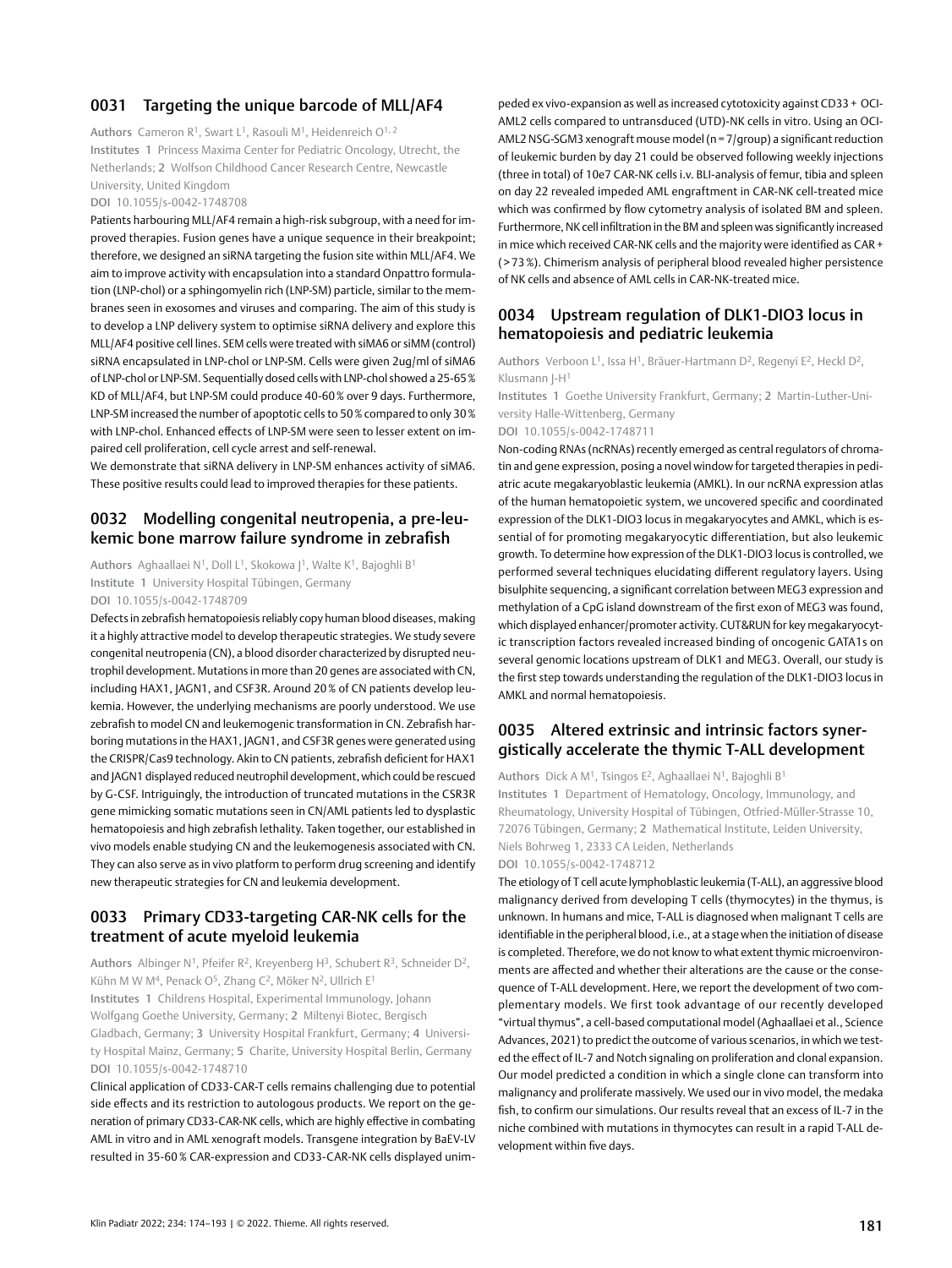# 0036 Silencing the leukaemic fusion gene RUNX1/ ETO by siRNA-loaded lipid nanoparticles restores myeloid differentiation

Authors Swart L1, van Oort A1, Ashtiani M1, Krippner-Heidenreich A1, Kooijmans S<sup>2</sup>, Tuk D<sup>1</sup>, Koekman A<sup>2</sup>, Seinen C<sup>2</sup>, Issa H<sup>3</sup>, Blair H<sup>4</sup>, Schiffelers R<sup>2</sup>, Heidenreich O<sup>1, 4</sup>

Institutes 1 Princess Maxima Centrum for Pediatric Oncology, Utrecht, The Netherlands; 2 Clinical Chemistry and Haematology, University Medical Center Utrecht, Heidelberglaan 100, Utrecht 3584 CX, The Netherlands; 3 Department of Pediatrics, University Hospital Frankfurt, Goethe-University Frankfurt, Frankfurt (Main), Germany; 4 Wolfson Childhood Cancer Research Centre, Newcastle University, Newcastle upon Tyne, United Kingdom

#### DOI 10.1055/s-0042-1748713

Leukeamias are often driven by the expression of leukaemic-specific fusion genes. Exclusive targeting using RNA interference is therefore an attractive therapeutic concept, but lacks so far suitable delivery systems. Here, we use targeted lipid nanoparticles (LNPs) containing siRNA (siRE) to reduce RUNX1/ ETO protein expression in patient-derived AML cells.

We generated LNPs using microfluidic mixing followed by decoration with a modified short LDV peptide that has high affinity towards the very late antigen-4 (VLA-4). Compared to non-targeted LNPs, LDV-LNPs showed an enhanced uptake in RUNX1/ETO positive cell lines and patient-derived cells within the first 8 hours. In addition, a single dose of LDV-LNPsiRE resulted in significant knockdown of RUNX1/ETO transcripts. Sequential treatment prolonged and enhanced this effect. Multiparameter flow cytometry analysis of patient cells show the restoration of myeloid differentiation upon RUNX1/ETO depletion. Currently, in vivo biodistribution and efficacy studies using orthotopic mouse models are ongoing.

Thus, targeted LNP-mediated delivery of siRNAs might be a promising new approach for the treatment of fusion gene-driven leukaemias.

# 0037 Mebendazole inhibits growth of hepatoblastoma cells by cell cycle arrest

Authors Li Q<sup>1</sup>, Demir S<sup>1</sup>, Bao X<sup>2</sup>, Wagner A<sup>1</sup>, Fan Y<sup>3</sup>, Cairo S<sup>4</sup>, Kappler R<sup>1</sup> Institutes 1 Department of Pediatric Surgery, Dr. von Hauner Children's Hospital, LMU Munich, Germany; 2 Department of Medical Oncology, The First Affiliated Hospital, School of Medicine, Zhejiang University, People's Republic of China; 3 Department of Pediatrics, Dr. von Hauner Children's Hospital, LMU Munich, Germany; 4 XenTech, Evry, France DOI 10.1055/s-0042-1748714

Although survival of hepatoblastoma patients has dramatically increased by combining preoperative chemotherapy and surgical tumor resection, drug resistance remains a huge challenge in the clinical management. Here, we integrated gene expression data of five responders and two non-responders into the pharmacologic perturbation prediction tool Connectivity Map and identified the anthelmintic mebendazole as a putative drug to circumvent chemoresistance in hepatoblastoma. Mebendazole treatment of cell lines grown from patient-derived xenografts resulted in a potent reduction of tumor cell growth in a dose-dependent manner. Moreover, mebendazole treatment resulted in a reduced colony formation capability, induction of apoptosis, and cell cycle arrest in G2/M phase, which was associated with blockage of microtubule formation. Consequently, RNA sequencing analyses confirmed the transcriptional downregulation of tubulins. Using a subcutaneous patient-derived xenograft transplantation model we found that mebendazole significantly reduced tumor growth in vivo. In conclusion, our results strongly support the clinical use of mebendazole in the treatment of chemoresistant hepatoblastoma.

#### 0038 Identification and isolation of homogenous AML derived extracellular vesicles for MRD detection in pediatric AML

Authors Lesch M J<sup>1</sup>, Giebel B<sup>1</sup>, Reinhardt D<sup>1</sup>, Thakur B K<sup>1</sup> Institute 1 University Hospital Essen, Essen, Germany DOI 10.1055/s-0042-1748715

AML specific mutations were previously detected by our group in EV-DNA employing ultracentrifugation (UC) based EV isolation either at diagnosis or during therapy. However, it is challenging to detect minimal residual disease (MRD) status in these samples because the UC method provides heterogeneous EVs containing DNA from leukemic and non-leukemic immune and stromal cells, leading to a massive decline in mutational information after remission during MRD stages. Therefore, there is an urgent need for novel strategies to be developed to allow homogenous EV preparation with high purity.

To obtain homogenous EVs with biomarker potential, we have established a single EV identification and capturing platform using antigen panels specific for immunocapturing AML-cell-derived EVs. Using the cohort of patient samples at diagnosis ( $n = 30$ ) and three different time points of therapy ( $n = 120$ ), we aimed to perform EV isolation using AML-EVs surface antibody bead capturing approach. Next, after the isolation of EV-DNA, MRD detection will be performed utilizing pediatric AML NGS panel to establish EV biomarker potential in leukemia diagnostics.

#### 0039 Identification of functional defects promoting leukemogenesis in GATA2-deficient individuals

Authors Yigit B I<sup>1, 2</sup>, Fernandez-Orth I<sup>1</sup>, Weiss J M<sup>1</sup>, Molnar C<sup>1</sup>, Andrieux G<sup>3</sup>, Gonzalez-Mendez I<sup>4</sup>, Börries M<sup>3</sup>, Niemeyer CM<sup>1</sup>, Teichert-von Lüttichau I<sup>2</sup>, Erlacher M1

Institutes 1 University Medical Center Freiburg, Center for Pediatrics, Department of Pediatric Hematology and Oncology, Freiburg, Germany; 2 Kinderklinik Muenchen Schwabing, Department of Pediatrics and Children's Cancer Research Center, TUM School of Medicine, Technical University of Munich, Munich, Germany; 3 University Medical Center Freiburg, Institute of Medical Bioinformatics und Systems Medicine IBSM, Freiburg, Germany; 4 University of Tübingen, Institute of Pathology and Neuropathology, Tübingen, Germany

DOI 10.1055/s-0042-1748716

Hematopoiesis is the process in which blood cells are produced by the proliferation of hematopoietic stem and progenitor cells (HSPCs) and their differentiation into the various blood cell subsets. This process is tightly regulated by different co- and transcription factors. Amongst them, GATA2 plays a pivotal role in the proliferation and balance of hematopoietic stem cells (HSCs). Thus, germline GATA2 mutations can disrupt hematopoiesis leading to cytopenia, immunodeficiency or myeloid neoplasia, for instance myelodysplastic syndrome (MDS) or leukemia. Using transgenic mice who are heterozygous in GATA2 (Gata2 + /-) in the hematopoietic system, we have previously demonstrated that bone marrow (BM) failure and secondary leukemia can be induced by transplanting Gata2 + /- HSPCs into lethally irradiated mice. Interestingly, two weeks after transplantation, HSPC numbers are significantly reduced in the BM of mice who were transplanted with Gata2 + /- HSPCs. At later time points, Gata2 + /- HSPCs reconstitute the BM of recipients before reaching exhaustion. We now investigate whether, after transplantation, Gata2 + /- HSPC numbers decrease due to increased apoptosis or reduced proliferation.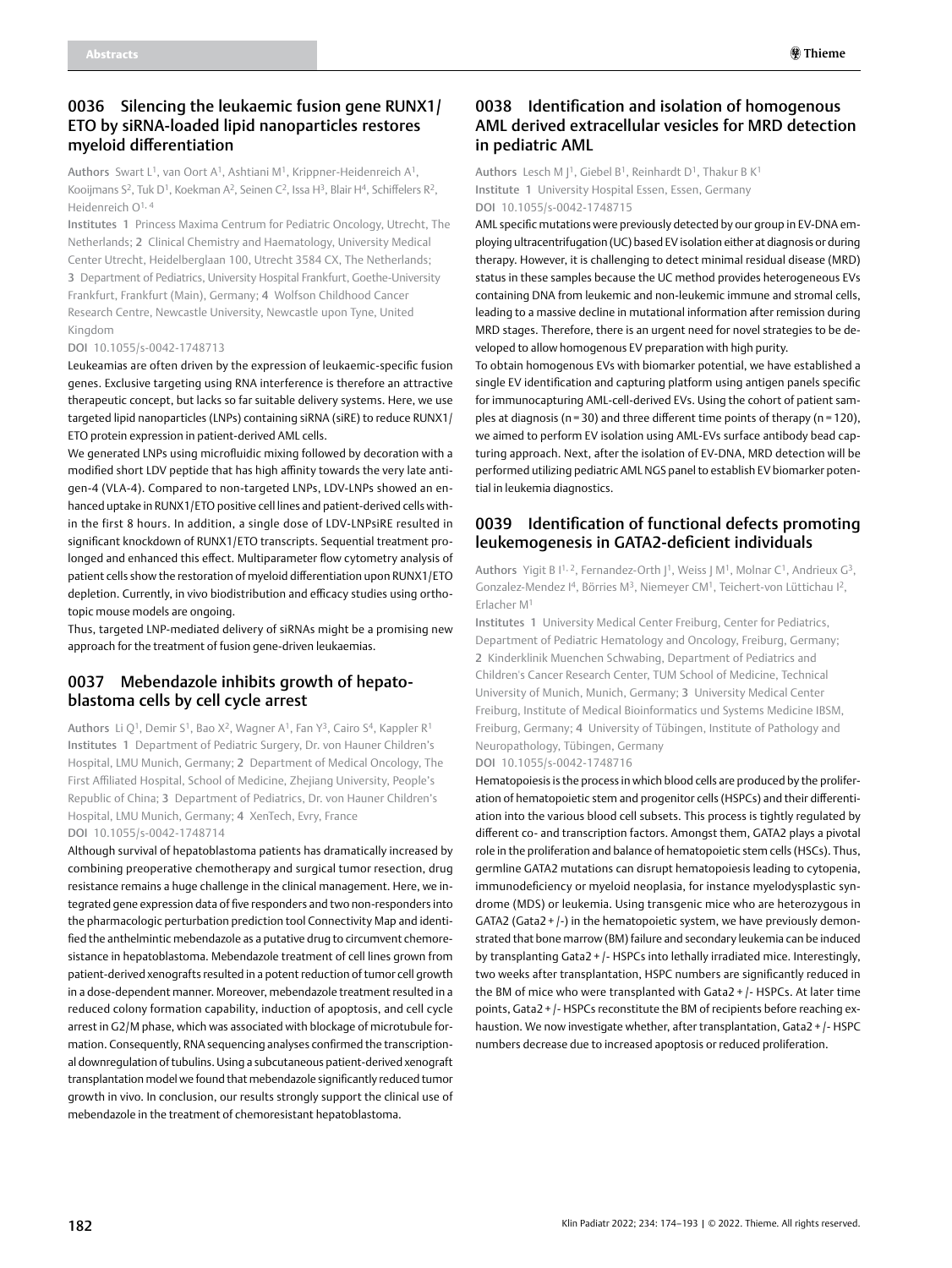### 0040 Characterization of cooperating mechanisms in GATA2 syndrome

Authors Hagenbourger F<sup>1, 2</sup>, Fernandez-Orth [<sup>1</sup>, Bohler S<sup>1</sup>, Weiss | M<sup>1</sup>, Andrieux G3, Börries M3, Niemeyer C M1, Erlacher M1

Institutes 1 University Medical Center Freiburg, Center for Pediatrics and Adolescent Medicine, Department of Pediatric Hematology and Oncology, Freiburg, Germany; 2 MOTI-VATE Graduate School, Faculty of Medicine, University of Freiburg, Freiburg, Germany; 3 University Medical Center Freiburg, Institute of Medical Bioinformatics und Systems Medicine IBSM, Freiburg, Germany

#### DOI 10.1055/s-0042-1748717

Hematopoiesis is regulated by different transcription factors and cofactors that ensure a proper proliferation, differentiation and survival of immature hematopoietic stem and progenitor cells (HSPCs). Germline mutations in these genes can affect both their expression and their activity. GATA2 is a transcription factor where more than 400 germline pathogenic variants have been identified leading to variable hematological and non-hematological phenotypes with a high risk of developing MDS or AML. However, the underlying mechanisms of this malignant transformation remain unknown.

Hence, we aim to identify possible tumor suppressor genes promoting leukemogenesis in mice with GATA2 haploinsufficient hematopoietic system. Because of the association of GATA2 deficiency with monosomy 7, we are focusing on putative tumor suppressors located on human chromosome 7. First, we downregulate IKZF1 and EZH2 by transducing shRNA-expressing lentiviruses into Gata2+/- / WT HSPCs. Outcome parameters are the capacity to proliferate, differentiate and undergo apoptosis. These data will shed light on cooperating mechanisms in GATA2 haploinsufficiency for the predisposition to MDS/AML.

# 0041 Diagnostic and functional role of extracellular vesicles (EV) from blood and CSF in pediatric medulloblastoma (MB)

Authors Reetz L<sup>1</sup>, Ghanam J<sup>1</sup>, Chetty V K<sup>1</sup>, Reinhardt D<sup>1</sup>, Thakur B K<sup>1</sup> Institute 1 Department of Pediatrics III, University Hospital Essen, Essen, Germany

#### DOI 10.1055/s-0042-1748718

Magnetic resonance imaging (MRI) and invasive surgery are being performed to examine the tumor tissue to detect and verify MB at diagnosis or relapse. Although some risk factors are established for a bad prognosis in MB, it remains unclear which MB patients will suffer from relapse after treatment. Thus, there is a great scope for the minimal invasive tool for detecting MB residual disease or relapse. Tumor-derived EVs were found to carry DNA, RNA, and proteins cargos with the same mutational status, suggesting their use in MB as an early biomarker. Therefore, we aimed to establish a liquid biopsy approach to characterize the EV-associated DNA-protein complex in MB patients' blood and CSF. EVs were isolated using Size Exclusion Chromatography and Ultrafiltration from pediatric MB patients' blood plasma and CSF. EVs were characterized using NTA, TEM, beads-based flow cytometry. Next, EV-DNA derived from blood and CSF of MB patients will be analyzed using the MB-NGS panel for early biomarker application. Functional EV-protein targets will be identified using LC-MS proteomics and EV interaction with the tumor microenvironment will be performed using cell and molecular biology tools.

### 0042 ADAM10's sheddase function augments the interaction of leukemia cells with the bone marrow niche in PDX models in vivo

Authors Schmid |  $P^{1, 2}$ , Bahrami E<sup>1</sup>, Becker M<sup>1</sup>, Jayavelu A K<sup>3</sup>, Wirth AK<sup>1</sup>, Jurinovic V1, 4, 5, Öllinger R6, 7, 8, Vick B1, 2, Herold T1, 4, Jeremias I1, 2, 5 Institutes 1 Helmholtz Zentrum München- German Research Center for Environmental Health HMGU, Research Unit Apoptosis in Hematopoietic

Stem Cells, Munich, Germany; 2 German Cancer Consortium DKTK, partner site Munich, Munich, Germany; 3 Max-Planck-Institute of Biochemistry, Department of Proteomics and Signal Transduction, Munich, Germany; 4 Department of Medicine III – University Hospital – LMU Munich, Laboratory for Leukemia Diagnostics, Munich, Germany; 5 University Hospital – Ludwig Maximilian University LMU, Department of Pediatrics, Munich, Germany; 6 TUM School of Medicine – Technische Universität München, Center for Translational Cancer Research TranslaTUM, Munich, Germany; 7 Technische Universität München, Institute of Molecular Oncology and Functional Genomics, Munich, Germany; 8 Klinikum rechts der Isar – Technische Universität München, Department of Medicine II, Munich, Germany

#### DOI 10.1055/s-0042-1748719

Interrupting tumor-microenvironment interactions is an attractive therapeutic strategy. We developed a CRISPR-Cas9 screening approach for functional analysis of surface molecules in patient-derived xenograft (PDX) acute leukemia (AL) models in vivo in order to decipher tumor specific vulnerabilities. A customized library was run in 2 AL PDX samples and candidates were confirmed using a competitive in vivo approach. ADAM10 was depleted in both and validated in 6 PDX models. Treating PDX cells with ADAM10 inhibitor reduced the bone marrow (BM) engraftment capacity, while KO of ADAM10 reduced the leukemia stem cell frequency. Both AML and ALL ADAM10 KO PDX samples showed increased sensitivity towards routine chemotherapy in vivo. Reconstitution of ADAM10 KO PDX cells with a WT variant in vivo rescued the phenotype, while an enzymatic domain lacking variant did not, highlighting the importance of ADAM10's sheddase function. In conclusion, we established CRISPR-Cas9 drop-out screens in PDX models in vivo to explore patient-specific tumor dependencies. Our data revealed ADAM10's role in maintaining leukemic cells in the BM niche, thus representing an attractive future therapeutic target.

#### 0043 Adapting CRISPR Cas9 dropout screens to in vivo PDX models of acute leukemias

Authors Ludwig  $R^{1, 2}$ , Amend D<sup>1</sup>, Bahrami E<sup>1</sup>, Jeremias  $1^{1, 2, 3}$ Institutes 1 Research Unit Apoptosis in Hematopoietic Stem Cells, Helmholtz Zentrum München, German Research Center for Environmental Health (HMGU), Munich, Germany; 2 German Cancer Consortium (DKTK), partner site Munich, Germany; 3 Department of Pediatrics, Dr. von Hauner Children's Hospital, Ludwig Maximilian University (LMU), Munich, Germany DOI 10.1055/s-0042-1748720

As acute leukemias require improved treatment, we aimed at identifying therapeutic targets on a patient-individual level by establishing CRISPR Cas9 dropout screens in PDX models of acute leukemia in vivo. Genetic barcoding in Cas9 negative samples was performed in order to ensure sufficient library coverage. Larger libraries can be screened in ALL compared to AML PDX models, which might reflect lower intra-sample heterogeneity and higher leukemia stem cell frequency in ALL. A customized library of 146 target genes was designed with 5 sgRNAs per gene using the CLUE platform. Either a puromycin-resistance cassette or an H-2Kk surface marker, each combined with a fluorescent marker was used for enrichment of CRISPR Cas9 sgRNA library positive cells to >90%. Cells were injected into NSG mice and re-isolated at advanced disease stage. Next generation sequencing (NGS) data was analyzed using MAGeCK to detect gene dropouts. Commonly depleted genes might represent interesting future therapeutic options. In summary, we established a CRISPR Cas9 screening pipeline to investigate therapeutic targets on a patient-individual level in ALL and, for the first time, in AML PDX models in vivo.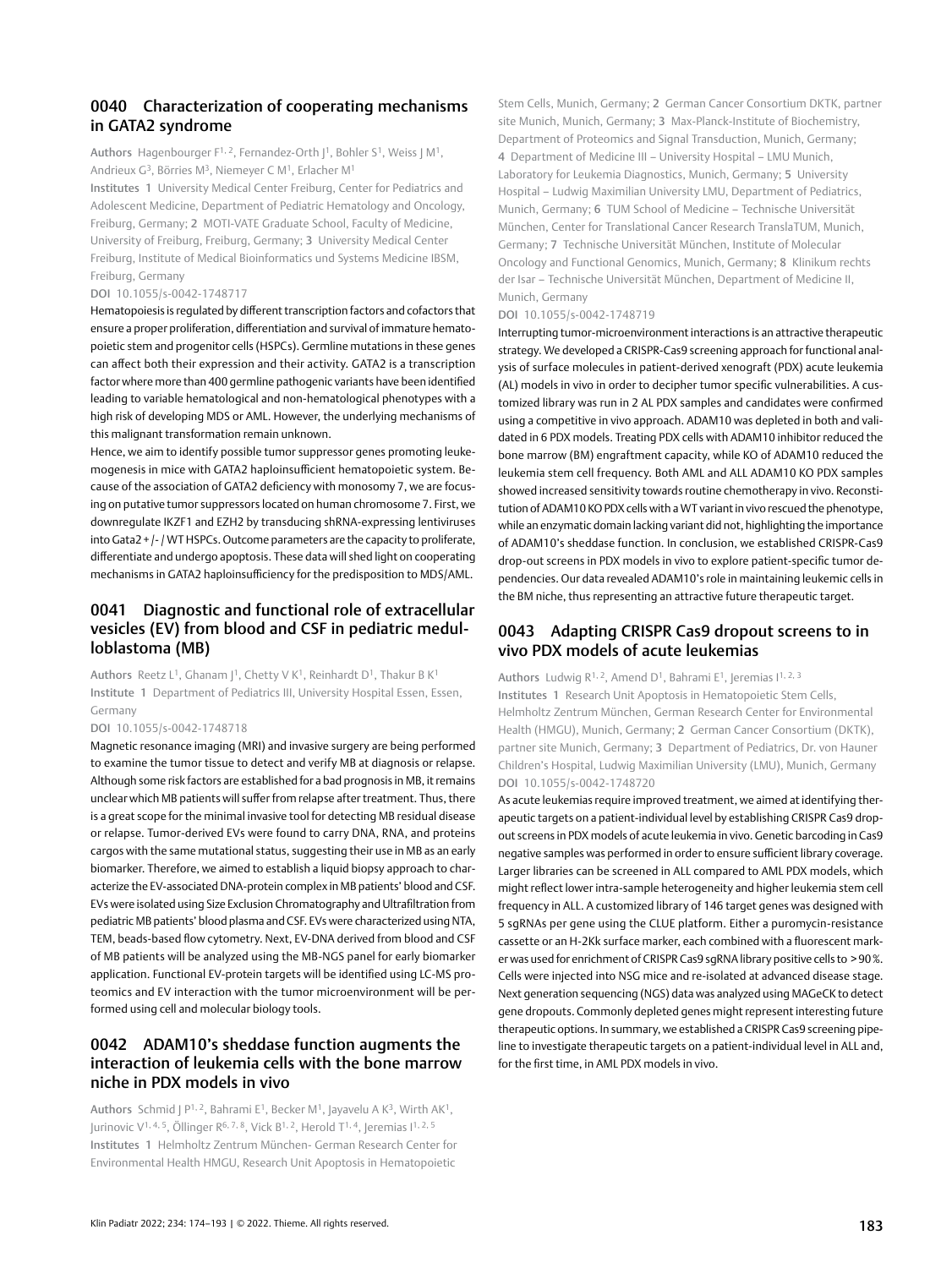## 0044 Streamlining preclinical in vivo treatment trials by multiplexing genetically labelled PDX models in a single mouse

Authors Hunt K<sup>1</sup>, Amend D<sup>1</sup>, Ludwig R<sup>1, 2</sup>, Vick B<sup>1, 2</sup>, Wirth A K<sup>1</sup>, Herold  $T^{1, 3}$ , Jeremias  $1^{1, 2, 4}$ 

Institutes 1 Research Unit Apoptosis in Hematopoietic Stem Cells, Helmholtz Zentrum München, German Research Center for Environmental Health (HMGU), Munich, Germany; 2 German Cancer Consortium (DKTK), partner site Munich, Germany; 3 Laboratory for Leukemia Diagnostics, Department of Medicine III, University Hospital, LMU Munich, Munich, Germany; 4 Department of Pediatrics, University Hospital, Ludwig Maximilian University (LMU), Munich, Germany DOI 10.1055/s-0042-1748721

Better treatment options are intensively needed for acute leukemias. Before application in clinical trials, novel therapies require preclinical testing which is resource intensive. We established a patient derived xenograft (PDX) mouse model of ALL and AML, which allow serial transplantation in immunodeficient NSG mice. Up to 5 ALL or AML PDX samples were labelled with an individual genetic barcode and fluorochrome, then multiplexed and aliquots were injected into groups of mice (n = 4-6). PDX Cells were reisolated from murine bone marrow and spleen and determining fluorochrome composition allowed quantifying the proportion that each of the 5 samples contributed to the entire tumor load. In a study using the BCL-2 inhibitor Venetoclax, we were able to distinguish between sensitive and resistant PDX samples. While two samples showed a drastic decrease in tumor burden, three samples showed no or only a mild response. Taken together, we established a multiplex protocol for in vivo therapy trials that allows simultaneous testing of up to 5 PDX samples in competitive in vivo trials. The approach reduced the required number of experimental mice by a factor 5, in line with the 3R concept.

### 0045 Epigenetic perturbation by BMI-1 inhibitors as a novel therapeutic approach for hepatoblastoma

Authors Demir S<sup>1</sup>, Bentrop M<sup>1</sup>, Cairo S<sup>2</sup>, Kappler R<sup>1</sup>

Institutes 1 Department of Pediatric Surgery, Dr. von Hauner Children's Hospital, LMU Munich, Germany; 2 XenTech, Evry, France

DOI 10.1055/s-0042-1748722

Treatment of hepatoblastoma (HB) has drastically improved by refinements of surgical procedures and clinical risk stratification. However, identifying novel drug and molecular targets is still crucial due to the resistance towards conventional chemotherapy and its toxicity. Since the mutational frequency is extremely low in HB, targeting strategies based on genetic alterations is challenging, addressing the involvement of epigenetic modifications. In this project, we tested 11 compounds directed against epigenetic regulators on 10 HB cell lines and compared their efficacy to standard of care chemotherapeutics. Consequent viability assays revealed that the polycomb complex protein BMI-1 inhibitors PTC209 and PTC596 reduced HB cell growth in a dose-dependent manner. Moreover, reduction of colony formation capability, decrease of migration potential, induction of apoptotis, retardation of proliferation and 3-dimensional spheroid growth were observed in HB cells upon BMI-1 inhibition. Furthermore, the combination of BMI-1 inhibitors and cisplatin revealed a strong synergistic effect, suggesting BMI-1 inhibition as a potential target for HB therapy.

# 0046 A multifunctional tracking approach to study clonal heterogeneity in leukemia by flow cytometry and scRNA-seq

Authors Steding  $H^1$ , Mätzig T<sup>1</sup> Institute 1 Hannover Medical School, Hannover, Germany DOI 10.1055/s-0042-1748723

Acute myeloid leukemia (AML) is characterized by clonal heterogeneity, the main cause of treatment failure and relapse. Sequencing is commonly used for studying clonal composition; however, this impairs the functional validation of new findings. Therefore, we envisioned a system that combines scRNA-seq with flow cytometric clonal tracking and additionally enables the re-isolation of viable clones for further characterization. We developed a lentiviral gene marking strategy that labels leukemic cells with color codes and transcribed DNA-barcodes compatible with single-cell sequencing. Here, we could show the reliable detection of up to 48 color codes by flow cytometry. Populations of different color codes were tracked in vitro allowing the visualization of competitive growth behaviors. Furthermore, we could prove the specificity of our barcode detection by scRNA-seq. This project aims to delineate clonal competition under naïve conditions and upon therapeutic pressure in vivo. By correlating clonal behavior to transcriptional and (epi-) genetic profiles, we envision the identification of disease-relevant features and their functional validation for improved intervention strategies.

# 0047 Identifying gene targets for drug repurposing to preventing myeloid malignancies

Authors Schmell A-L<sup>1</sup>, Meier K<sup>2</sup>, Alejo O, Bhayadia R<sup>1</sup>, Heckl D<sup>2</sup>, Klusmann J-H1

Institutes 1 Department of Pediatrics, Goethe-University Frankfurt, Frankfurt am Main, Germany; 2 Pediatric Hematology and Oncology, Martin-Luther-University Halle-Wittenberg, Germany DOI 10.1055/s-0042-1748724

Preventing myeloid malignancies in children with cancer predisposition syndromes is a major obstacle. A third of neonates with DS exclusively express GATA1s – the short isoform of hematopoietic transcription factor GATA1 – causing transient abnormal myelopoiesis (TAM). TAM can clonally evolve to ML-DS. With the aim to design strategies that prevent the progression from preleukemia to overt leukemia in children with Down syndrome, we performed CRISPR-Cas9 loss-of-function and differentiation screens of FDA approved drug targets in cell lines and pre-leukemic blasts. Early stages of the ML-DS fetal genetic landscape were modeled by inducing the pathognomonic GATA1 mutations in fetal cells using the CRISPR-Cas9 system alongside known chromosome 21 oncogenes. Next-generation sequencing revealing 30 promising potential drug targets, promoting differentiation and/or impairing proliferation, which were individually validated. The success of this approach is combining fast forward genetic approaches with targeting a yet-undiscovered therapeutic window, leading to the identification of medically important and already approved drugs.

# 0048 Modulation of Daratumumab efficacy by Decitabine in pediatric T-cell lymphoblastic leukemia (T-ALL)

Authors Autenrieb M-P<sup>1</sup>, Vogiatzi F<sup>1</sup>, Winterberg D<sup>1</sup>, Gelehrt C L<sup>2</sup>, Lenk L<sup>1</sup>, Baumann N<sup>2</sup>, Wolf S<sup>3</sup>, Valerius T<sup>2</sup>, Peipp M<sup>2</sup>, Schewe D M<sup>3</sup> Institutes 1 Pediatric Hematology/Oncology, ALL-BFM Study Group, Christian-Albrechts-University Kiel and University Hospital Schleswig-Holstein, Campus Kiel, Kiel, Germany; 2 Division of Stem Cell Transplantation and Immunotherapy, Department of Medicine II, Christian Albrechts-University Kiel and University Hospital Schleswig-Holstein, Campus Kiel, Kiel, Germany; 3 Department of Pediatrics, Otto-von-Guericke University Magdeburg, Magdeburg Germany

DOI 10.1055/s-0042-1748725

Aim: To examine the therapeutic efficacy of a combination of the hypomethylating agent Decitabine (Deci) with the CD38 antibody daratumumab (Dara) in pediatric T-ALL.

Methods: Surface expression of CD38 was determined after exposure to Deci in T-ALL cells (P12, Molt13, HSB2). Dara and Deci were administered as mono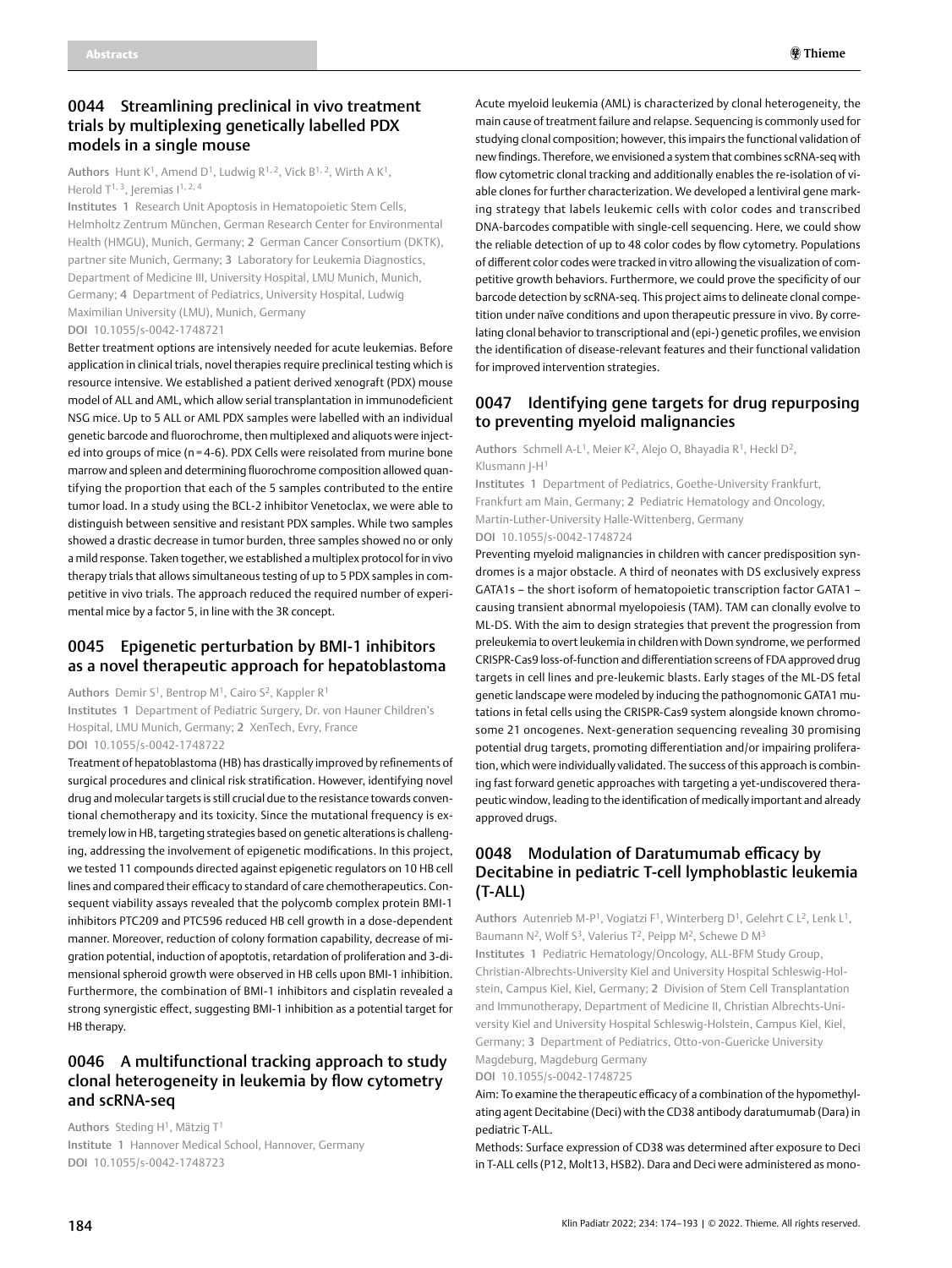therapies and in combination in T-ALL cell lines and patient-derived xenograft (PDX) cells of pediatric T-ALL samples. Antibody-dependent effector mechanisms were examined in vitro.

Results: CD38 surface expression was significantly elevated in T-ALL cell lines subjected to Deci. Moreover, antibody-dependent cell-mediated cytotoxicity (ADCC) by mononuclear cells and antibody-dependent cellular phagocytosis (ADCP) by macrophages were significantly enhanced in T-ALL-cells subjected to combined treatment with Deci and Dara. Notably, ADCP was also elevated in eight de novo and six relapsed/refractory (r/r) T-ALL PDX samples after combination treatment as compared to single therapy.

Conclusion: Dara combined with Deci may represent a promising therapy approach for T-ALL, especially in case of r/r disease, and potentially other hematological malignancies of a T-cell origin.

# 0049 Mutations in KRAS and DNMT3A are not related to dependency in established tumors, in PDX acute leukemia model in vivo

Authors Gao Y<sup>1</sup>, Ghalandary M<sup>1</sup>, Becker M<sup>1</sup>, Amend D<sup>1</sup>, Rothenberg-Thurley M<sup>2</sup>, Metzeler K<sup>2, 3</sup>, Jeremias I<sup>1, 4</sup>

Institutes 1 Research Unit Apoptosis in Hematopoietic Stem Cells, Helmholtz Zentrum München, German Research Center for Environmental Health (HMGU), Germany; 2 Laboratory for Leukemia Diagnostics, Department of Medicine III, University Hospital, Ludwig Maximilians University (LMU), Munich, Germany; 3 Department of Hematology and Cell Therapy, University Hospital Leipzig, Leipzig, Germany; 4 German Cancer Consortium (DKTK), Partner Site, Department of Pediatrics, University Hospital, Ludwig Maximilians University (LMU), Munich, Germany DOI 10.1055/s-0042-1748726

The role of oncogenic mutations was not clear in patients' established tumors. We studied the dependency of frequently mutated genes in established AML in vivo using genetic engineered PDX models. A CRISPR/Cas9 library was tested in 2 PDX models in vivo. In hit validation experiments, knockout of NPM1 abrogated in vivo growth in all PDX models, reproducing the known common essential function. KRAS proved an essential function in PDX models with and without a KRAS mutation, suggesting that AML patients might benefit from treatment inhibiting KRAS, no matter with or without KRAS mutation. DNMT3A were not essential in vitro in AML cell lines. But knockout DNMT3A vanished cells in certain PDX models in vivo and was unrelated to whether mutated or not. These data highlight the complementary use of PDX models to study gene dependencies. We conclude that both KRAS and DNMT3A harbor an essential function in certain patients' established AML in vivo, although independently from whether there is a mutation or not. Warranting verification in additional patient samples, oncogenes and tumor entities, our data indicate re-consider basic principles of decision-making in Molecular Tumor Boards.

# 0050 Application of mediator probe PCR chemistry in multiplex target assays for monitoring MRD of high-risk neuroblastoma

Authors Schroeer A1, Frietsch A L2, Fillies M1, Winkler A1, Egger A1, Henssen A G<sup>1</sup>, Lehnert M<sup>3</sup>, Schulte J<sup>1</sup>, Szymansky A<sup>1</sup>, Eckert C<sup>1</sup> Institutes 1 Department of Pediatric Hematology, Oncology and Stem Cell Transplantation, Charité – Universitätsmedizin Berlin, Berlin, Germany; 2 Faculty of Medical and Life Sciences, Furtwangen University, Furtwangen, Germany; 3 Hahn-Schickard-Gesellschaft für angewandte Forschung e.V., Freiburg, Germany

#### DOI 10.1055/s-0042-1748727

Patients with high-risk neuroblastoma show in about 85% a bone marrow infiltration. Even though most of them achieve remission, minimal residual disease (MRD) frequently persists on submicroscopic level and causes a relapse. Our aim was to detect MRD cells in bone marrow aspirates taken during treatment, by employing a novel sensitive multiplex PCR chemistry, the mediator probe PCR (MP-PCR), which consists of a target-specific, unlabeled mediator probe and sequence-universal reporter conjugated with a fluorescent dye. Previously, the MP-PCR was successfully applied by Kipf et al. to determine MRD levels of acute lymphoblastic leukemia. Comparably to leukemia, high-risk neuroblastoma harbor multiple genetic alterations, which in addition appear on extrachromosomal DNA, including MYCN breakpoints, TERT rearrangements and ALK mutations. Our patient cohort comprises 18 patients with MYCN amplified neuroblastoma with multiple MYCN breakpoints and other mutations. To capture this tumor heterogeneity, we combined up to four MRD markers in one multiplex assay. Sensitive quantification of MRD benefits for the reconstruction of the clonal biology and personalization of neuroblastoma therapy.

#### 0051 De novo design of cytokines, antikines, and novokines

Authors ElGamacy M<sup>1</sup>, Ullrich T<sup>1</sup>, Maksymenko K<sup>1</sup>, Lupas A N<sup>1</sup>, Hernandez B<sup>1</sup>, Skokowa J2

Institutes 1 Max Planck Institute for Biology, Tübingen, Germany; 2 University Hospital Tübingen, Tübingen, Germany DOI 10.1055/s-0042-1748728

Cytokines are key signaling molecules critical for multiple aspects of health and disease. This motivated the development of modulators of cytokine signaling as part of the course of treatment for several types of malignancies. Developing protein-based modulators of these pathways has nevertheless been restricted to classical approaches such as recombinant cytokines (i.e. agonists) and monoclonal antibodies (i.e. antagonists). Our work deploys cutting-edge de novo protein design techniques to create and develop novel proteins with superior pharmaceutical properties compared to existing classes. These designed mini-proteins can bind cytokine receptors to either activate or inhibit their native signaling. Moreover, we could create single-domain proteins that encode two distinct receptor binding sites (novokines). These novokines can bind and dimerise non-native combinations of cytokine receptors, and depending on the context, can play novel pharmacological roles. Taking the granulocyte-colony stimulating factor receptor (G-CSFR) as an example, we will discuss our ongoing work that could achieve potent activators, inhibitors, and novel modulators.

# 0052 De novo design of growth factor inhibiting proteins

Authors Maksymenko K<sup>1</sup>, Skokowa |<sup>2</sup>, Lupas A N<sup>1</sup>, Aghaallaei N<sup>2</sup>, Müller P<sup>3</sup>, ElGamacy M1

Institutes 1 Max Planck Institute for Biology, Tübingen, Germany; 2 University Hospital Tübingen, Tübingen, Germany; 3 University of Konstanz, Germany

#### DOI 10.1055/s-0042-1748729

Growth factors are signaling molecules coordinating the complex functionality of multicellular organisms during development and homeostasis. Since aberrant expression of growth factors can cause diverse disorders, growth factors and their receptors are central targets for therapeutic modulation. Here, we present two different strategies of computational protein design to obtain inhibitors against growth factors which contribute to tumor progression. Adopting a re-engineering approach, we designed inhibitors of epidermal growth factor (EGF) using a single domain of EGF receptor as a template. Experimental evaluation of two designed candidates revealed that both of them bind EGF with nanomolar affinities and inhibit EGF-induced proliferation of epidermoid carcinoma cell line. Using a de novo design strategy, we designed inhibitors of vascular endothelial growth factor (VEGF). The best designs showed the ability to inhibit proliferation of VEGF-dependent cells in vitro and in zebrafish assays. Thus, our results demonstrate the feasibility of computational protein design approaches to create therapeutic leads in a time- and cost-effective manner.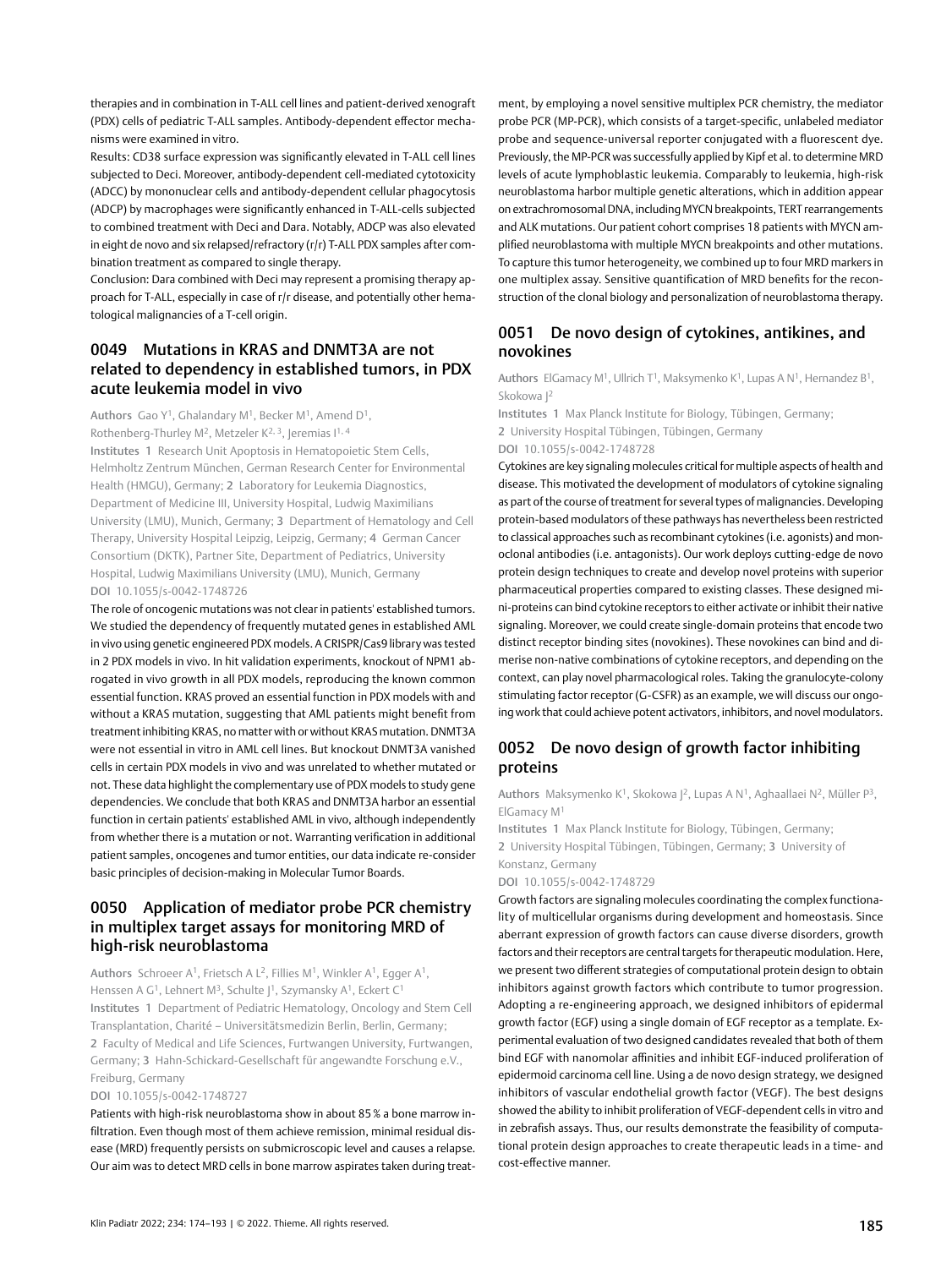#### 0053 The proteogenomic subtypes of acute myeloid leukemia

Authors Wolf S1, Jayavelu A K2, 3, Buettner F4, Schneider C1, Häupl B4, Serve H<sup>1</sup>, Mann M<sup>2</sup>, Oellerich T<sup>1</sup>

Institutes 1 University Hospital Frankfurt, Germany; 2 MPI Munich, Germany; 3 DKFZ Heidelberg, Germany; 4 DKTK/FCI Frankfurt, Germany DOI 10.1055/s-0042-1748730

Although genetics have identified mutations and cytogenetic aberrations as driver events and drug targets in AML, there remains a mismatch between cytogenetic risk and patient outcomes. Hence, there is a strong medical need to elucidate the mechanisms governing the maintenance of AML and future efforts are needed to refine AML classification beyond genomic features, to improve biomarker identification and therapy stratification.

We report a comprehensive proteogenomic analysis of bone marrow biopsies from 252 adult AML patients. In addition to proteomics, our analysis includes cytogenetic profiling and DNA/RNA sequencing. We identify five proteomic AML subtypes, each reflecting specific biological features. Two of these subtypes correlate with patient outcome, but none are exclusively associated with specific genomic aberrations. One subtype (Mito-AML) is characterized by high expression of mitochondrial proteins and confers poor outcome, with shorter overall survival upon induction therapy. Analyses reveal that Mito-AML is metabolically biased towards stronger complex I dependent respiration and is more responsive to treatment with the BCL2 inhibitor venetoclax.

### 0054 RUNX1/ETO effects on the interactions with t(8;21) AML with bone marrow niche: lessons from scRNAseq

Authors Derevyanko P K<sup>1</sup>, Swart L E<sup>1</sup>, Blair H  $]^{2}$ , Heidenreich O<sup>1, 2</sup> Institutes 1 Princess Máxima Center for Pediatric Oncology, Utrecht, the Netherlands; 2 Wolfson Childhood Cancer Research Centre, Newcastle University, United Kingdom

DOI 10.1055/s-0042-1748731

To study the role of the RUNX1/ETO fusion in interactions of AML cells with the bone marrow niche, we co-cultured a t(8;21) AML PDX with mesenchymal stromal cells (MSC) and performed a RUNX1/ETO knockdown (KD) using a lipid nanoparticle siRNA delivery system.

Single cell RNA-seq followed by gene set enrichment analysis showed that co-culture with AML cells interfere with cell cycle-related pathways in MSCs. Knockdown of RUNX1/ETO not only restored these pathways in MSCs, but also affected multiple pathways in AML and MSCs in opposite direction. In addition to cell cycle, metabolic pathways such as glycolysis, fatty acid metabolism and amino acid metabolism were downregulated in AML cells and upregulated in MSCs. These data indicate that targeted interference with a central driver of leukaemia can have profound consequences for the transcriptional programmes of surrounding niche cells and suggest a direct role for fusion genes such as RUNX1/ETO in the dysregulation of the leukaemic niche.

#### 0055 Genetic landscape of large cell/anaplastic medulloblastoma – more than one disease

Authors Krause K1, Goschzik T1, Dörner E1, Pietsch T1

Institute 1 University of Bonn Medical Center, Dept. of Neuropathology, Bonn, Germany

DOI 10.1055/s-0042-1748732

Medulloblastom is the most common malignant pediatric brain cancer. The large cell/anaplastic type of MB is characterized by poor survival. We collected FFPE samples of 155 LC/A MB with a median age of 9 years, and performed a systematic histological, immunohistochemical and genetic analysis by next-generation panel sequencing (NGS), 450k/850k methylation bead-array hybridization and molecular inversion probe array. Methylation-based subtyping and NGS panel sequencing showed that the cohort of LC/A MB represent

different biological entities: 8% WNT-MB, 18% SHH-MB to be divided in 58% SHH TP53-activated and 42% SHH TP53-wildtype and 69% non-WNT/non-SHH-MB (68% Grp3 and 32% Grp4). Copy profiling by MIP showed MYC amplification, mostly in Grp3 MB; 82% of them in methylation subtype II of Grp3 MB. Focal gains of OTX2 were present in 54 % of cases (all subgroups) and i17q in 86% of non-WNT/non-SHH. By NGS we detected recurrent mutations in 37 MB-related genes; most frequent were TP53 (16 %; mostly in SHH-TP53mut and WNT), KMT2D (9%; all types), CTNNB1 (9%; only WNT), and PIK3CA (9%, mostly in SHH-TP53wt and WNT). Our data demonstrate that LC/A MB represent different biological entities.

# 0056 The extended potential of optical genome mapping (OGM) in pediatric AML compared to classical cytogenetics

Authors Suttorp  $1^1$ , Lühmann J L<sup>2</sup>, Steinemann D<sup>2</sup>, Reinhardt D<sup>1</sup>, von Neuhoff N1, Schneider M1

Institutes 1 University Hospital Essen, Clinic of Pediatrics III, Essen, Germany; 2 Department of Human Genetics, Hannover Medical School, Hanover, Germany

DOI 10.1055/s-0042-1748733

Pediatric AML is characterized by numerous genetic aberrations (GA) impacting its classification for risk of treatment failure. GA are described by classical procedures (karyotyping, FISH, RNA-fusion transcripts) which harbor limitations. OGM is an emerging chip-based DNA technique with high resolution (~500 bp, for details see: https://bionanogenomics.com/products/saphyr/).

In 24 pediatric AML patients OGM results were compared to classical procedures. Discrepancies were detected in 17/24 cases including 32 previously unknown GA called by OGM only. One newly detected deletion and 2 translocations were validated by primer walking, breakpoint-spanning PCR, and DNA-sequencing. Additionally, in 2 cases OGM identified a new minimal residual disease (MRD) marker. Comparing impact on risk stratification, 19/20 de-novo AML cases had concordant results while OGM unraveled another high-risk aberration.

In conclusion, OGM expands the methodological spectrum to optimize the diagnosis of pediatric AML by identification of new GA. Results will contribute to a better understanding of leukemogenesis in pediatric AML. In addition, GA identified by OGM may provide markers for MRD monitoring.

### 0057 Deep learning-based cell segmentation identifies T cell infiltration and spatial distribution in de novo pediatric AML

Authors Koedijk | B<sup>1</sup>, Van der Werf I<sup>1</sup>, Vermeulen M A<sup>1</sup>, Nierkens S<sup>1</sup>, Zwaan CM1, 3, Heidenreich O1, 4

Institutes 1 Princess Máxima Center for Pediatric Oncology, Utrecht, the Netherlands; 2 Dutch Pathology Registry, Netherlands; 3 Department of Pediatric Oncology, Erasmus MC/Sophia Children's Hospital; 4 Wolfson Childhood Cancer Research Centre, Newcastle University, United Kingdom DOI 10.1055/s-0042-1748734

Emerging evidence suggests that the presence of immune cells in the tumor microenvironment (TME) may be predictive of the response to immunotherapy. Accordingly, we characterized the infiltration and spatial distribution of T cells in diagnostic bone biopsies of 22 children with de novo acute myeloid leukemia (AML). Archival biopsies were acquired through the Dutch Pathology Registry (PALGA; 2021-82). Subsequently, immunohistochemistry was performed using antibodies directed against CD3 in combination with hematoxylin. We identified low to intermediate T cell infiltration among most biopsies (mean 9.5% (SD = 13.0) of total cells or 843 cells/mm2 (SD = 1212). In contrast, we did identify two biopsies that were heavily infiltrated with T cells, and which showed localized clustering of T cells. T cell infiltration was not related to the number of blasts in the bone marrow (median 34 %, range 0–98). In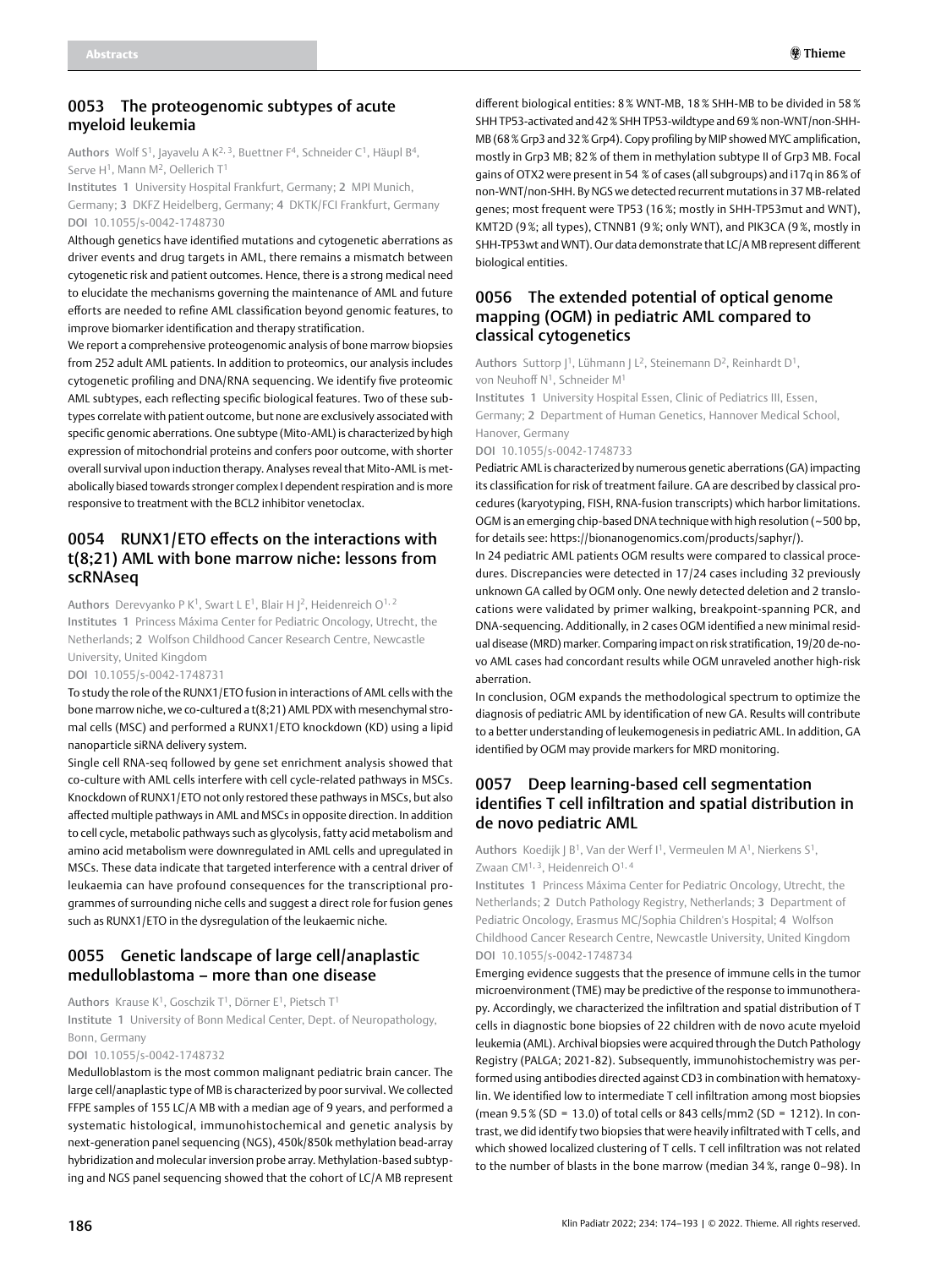conclusion, most pediatric AML patients have poor T cell infiltration in the TME at diagnosis, indicating that (combinations of) immune priming therapies may be required for successful implementation of immunotherapies in pediatric AML.

### 0058 Deciphering the molecular mechanism of NUP98-KDM5A chromosomal translocation in pediatric non-DS-AMKL

Authors Cifarelli L N<sup>1</sup>, Issa H<sup>2</sup>, Schuschel K<sup>2</sup>, Menge K<sup>1</sup>, Gack L<sup>1</sup>, Klusmann  $[-H^{2, 3}, Heck]$   $D^{1, 3}$ 

Institutes 1 Dep. of Pediatric Hematology and Oncology, Martin-Luther-University Halle-Wittenberg, Halle, Germany; 2 Dep. of Pediatrics, Goethe-University Frankfurt, Frankfurt am Main, Germany; 3 Authors contributed equally to the work DOI 10.1055/s-0042-1748735

The chromosomal translocation NUP98-KDM5A (NK5A) occurs in 15% of pediatric non-Down Syndrome-Acute Megakaryoblastic Leukemia (non-DS-AMKL) and is linked to poor prognosis. To address the poorly understood molecular mechanisms of NK5A-driven leukemogenesis we overexpressed NK5A in murine fetal liver cells (mFL) Interestingly, a biphasic NK5A-mediated leukemic transformation was observed with an initial and immediate strong depletion of NK5A positive cells upon expression of the fusion oncogene. NK5A almost exclusively occurs in pediatric AMKL. Speculating on the involvement of fetal gene signatures in the NK5A-mediated transformation, we next performed a fetal signature focused CRISPR-Cas9 screening. Complementing these data with RNAseq at different time points of NK5A-mediated transformation, we were able to identify 36 high confidence candidate genes regulated by NK5A, which we will further refine with ongoing CUT&Tag Histone profiling and AT-ACseq. Overall, our study identified new molecular mechanisms of a biphasic NK5A-mediated leukemic transformation and will provide us new insights into potential therapeutic strategies for the treatment of high-risk pediatric AMKL.

# 0059 A selection free ex vivo gene therapy approach to congenital neutropenia causing HAX1 mutations

Authors Ritter M  $U^1$ , Nasri M<sup>1</sup>, Dannenmann B<sup>1</sup>, Kaufmann M M<sup>2</sup>, Zeidler K A<sup>3</sup>, Zeidler C<sup>4</sup>, Klimiankou M<sup>1</sup>, Cathomen T<sup>2</sup>, Welte K<sup>3</sup>, Skokowa |<sup>1</sup> Institutes 1 Innere Medizin 2, Universitätsklinikum Tübingen, Germany; 2 ITG, Universitätsklinikum Freiburg, Germany; 3 Allgemeine Pädiatrie, Hämatologie, Onkologie, Universitätsklinikum Tübingen, Germany; 4 Klinik für Pädiatrische Hämatologie und Onkologie, Medizinische Hochschule Hannover, Germany

#### DOI 10.1055/s-0042-1748736

Severe congenital neutropenia (CN) patients lack mature neutrophils ( < 500/ µl) and have a 20 % risk to develop MDS or AML. Approximately 10 % of patients carry a homozygous loss of function mutation in the HAX1 gene. With these prospects, the clinical need for a genetic cure of CN is imminent.

We developed a selection-free approach to correct the most common HAX1 mutation p.W44X, in hematopoietic stem cells (HSCs) of CN patients ex vivo. Through electroporation, HiFiCas9 and a guide RNA are delivered as RNP into the HSCs. Then a correction template is delivered by a recombinant adeno associated virus 6 (rAAV6) vector. In patient HSCs we observed 65,8 % ( $\pm$ 7,12 %) correction efficiency and total editing (TE) of 84,4 % ( $\pm$  4,2 %) (n = 5), which led to re-expression of HAX1 protein in corrected cells. The HAX1 correction rescued the maturation arrest of granulopoiesis, as assessed by in vitro differentiation of HSCs to neutrophils. We are currently assessing in vivo engraftment capacity of gene edited cells. GUIDE and CAST-Seq show a good off-target profile of our sgRNA. Our results imply that ex vivo CRISPR-based gene-editing might be a feasible and safe approach for HAX1-CN patients.

## 0060 Development of idiotype-specific vNAR-CAR-immune cells for the treatment of clonal malignancies

Authors Wendel P<sup>1, 2</sup>, Palacios A M<sup>3</sup>, Oberoi P<sup>2, 4</sup>, Habermann J<sup>3</sup>, Schoenfeld K<sup>3</sup>, Gierschek F<sup>1, 2</sup>, Kolmar H<sup>3</sup>, Wels W S<sup>2, 4, 5</sup>, Ullrich E<sup>1, 2, 5, 6</sup> Institutes 1 Experimental Immunology, Department for Children and Adolescents Medicine, Hospital of the Goethe University Frankfurt, Germany; 2 Frankfurt Cancer Institute (FCI), Goethe University, Frankfurt am Main, Germany; 3 Institute for Organic Chemistry and Biochemistry, Technische Universität Darmstadt, Darmstadt, Germany; 4 Georg-Speyer-Haus, Institute for Tumor Biology and Experimental Therapy, Frankfurt, Germany; 5 German Cancer Consortium (DKTK) partner site Frankfurt/ Mainz, Frankfurt, Germany; 6 University Cancer Center (UCT) Frankfurt-Marburg, Frankfurt, Germany DOI 10.1055/s-0042-1748737

Treatment of B-cell leukemias and lymphomas in children and young adults using CAR-T cells has led to a dramatic improvement in progression-free survival and long-term prognosis. However, on-target/off-tumor toxicities of CAR-T cell therapy directed against universal hematologic antigens can result in severe long-term side effects.

To overcome this limitation, we redirect CAR-target specificity towards the unique lymphoma-specific B-cell receptor (BCR) idiotype, enabling exclusive elimination of malignant cells while maintaining healthy B cells.

Structure-guided CAR-design utilizing shark-derived vNAR domains recognizing a unique BCR idiotype and screening resulted in specific activation of vNAR-CAR (5) by SUP-B8 Burkitt lymphoma cells carrying the cognate BCR idiotype, with only minimum off-target effects. Currently, we further optimize the vNAR-CAR (5) using primary T and NK cells as CAR effectors in vitro and in vivo. Taken together, our current proof-of-concept data demonstrate feasibility and functionality of vNAR-CAR immune cells with high specificity for the chosen BCR idiotype, suggesting this strategy as a general approach for selective targeting of clonal malignancies."

### 0061 Functional characterization of aberrant GATA1 protein complexes in normal and leukemic human erythroblasts

Authors Tauchmann S<sup>1</sup>, Bagger F O<sup>2</sup>, Bock T<sup>3</sup>, Sivalingam R<sup>1</sup>, Eder T<sup>4</sup>, Fagnan A<sup>5</sup>, von Lindern M<sup>6</sup>, Mercher T<sup>5</sup>, Grebien F<sup>4</sup>, Schwaller J<sup>1</sup> Institutes 1 University Children's Hospital Basel & Department of Biomedicine, University of Basel, Basel Switzerland; 2 University of Copenhagen, Center for Genomic Medicine, Copenhagen University Hospital, Copenhagen, Denmark; 3 Proteomics Core Facility, Biozentrum, University of Basel, Basel, Switzerland; 4 University of Veterinary Medicine, Institute of Medical Biochemistry, Vienna, Austria; 5 INSERM U1170, Institut Gustave Roussy, Université Paris-Saclay, Université de Paris, Villejuif, France; 6 Sanquin Research, Academic Medical Center, University of Amsterdam, the Netherlands

#### DOI 10.1055/s-0042-1748738

Observations in murine and human models suggest that acute erythroleukemia (AEL) is linked to impaired function of the erythroid master transcriptional regulator GATA1. To address whether impaired AEL cell differentiation could be the consequence of aberrant GATA1 protein interactions, we comparatively analyzed the proteomes and GATA1 interactomes of 3 human AEL cell lines and primary AEL patient cells with HUDEP2 cells and primary human erythroblasts and identified 116 differentially GATA1-associated proteins. To functionally explore their effects on erythroid differentiation, we performed a targeted CRISPR screen in Cas9-expressing K562 cells. Inactivation of cluster 1 genes did not change erythroid differentiation or growth, while loss of cluster 2 genes did not change differentiation, but impaired cell survival. Disruption of cluster 3 genes resulted in an increased differentiation without significant changes in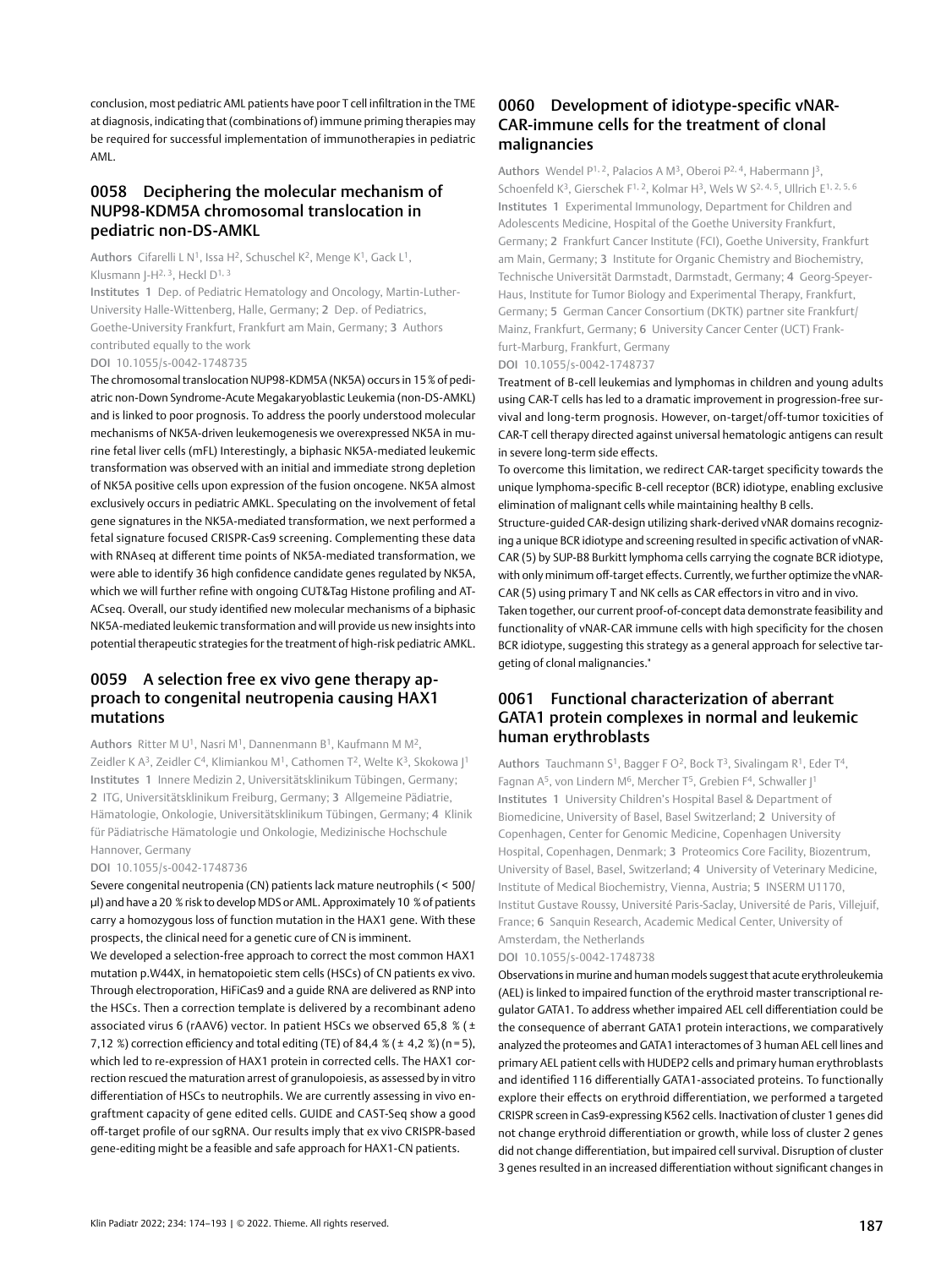cell growth whereas deletion of cluster 4 genes caused significant signs of differentiation and depletion. Ongoing functional validation of selected targets will identify novel regulators to therapeutically target impaired erythroid differentiation in AEL.

### 0062 Back to the roots – multi-omics as a road atlas to the cell-of-origin in rare childhood leukemia

Author Hartmann M1, 2

Institutes 1 Section of Translational Cancer Epigenomics, Division of Translational Medical Oncology, German Cancer Research Center (DKFZ) & National Center for Tumor Diseases (NCT), Heidelberg, Germany;

2 Department of Pediatric Hematology & Oncology, University of Freiburg DOI 10.1055/s-0042-1748739

JMML is a disease with divergent clinical characteristics. A small set of known genetic drivers cannot explain the clinical heterogeneity. We have recently described that distinct DNA methylation patterns characterise three different subgroups that correlate with prognosis. We hypothesise that different cellular origins determine the phenotypic heterogeneity of those subgroups. Therefore, we established an elaborate multi-omics approach for characterising the molecular and cellular heterogeneity underlying the pathogenesis of JMML. Epigenetic profiling reveals that differential methylation already exists in hematopoietic stem cells (HSCs), suggesting leukemia initiating cells on top of the hematopoietic hierarchy. Single-cell transcriptomics confirm the distinct nature of HSCs across subgroups, however, reasons for the clinical heterogeneity remain elusive. Strikingly, comparative DNA methylome analyses reveal distinct developmental signatures across patients, suggesting that the course of disease is significantly affected by the developmental origin of JMML. As a result, we are expanding our studies by generating a developmental DNA methylome atlas of healthy foetal to adult HSCs.

# 0063 Ex vivo and in vivo complex drug combination analysis for improved efficacy and specificity in high-risk childhood acute lymphoblastic leukaemia

Authors Law E<sup>1</sup>, McKenzie L<sup>1</sup>, Blair H<sup>1</sup>, Szoltysek K<sup>2</sup>, Singh M<sup>1</sup>, Bomken S<sup>1</sup>, Lunec  $]$ <sup>1</sup>, Irving  $]$ <sup>1</sup>, Vormoor  $]$ <sup>2</sup>, Heidenreich O<sup>1, 2</sup>

Institutes 1 Centre for Cancer, Newcastle University, Newcastle upon Tyne, United Kingdom; 2 Princess Máxima Center for Pediatric Oncology, Utrecht, the Netherlands

#### DOI 10.1055/s-0042-1748740

Childhood acute lymphoblastic leukaemia responds to standard treatment, but more targeted drugs are needed. Patient-derived xenografts (PDX) more closely resemble patient cancers than cell lines. PDXs do not proliferate well ex vivo without mesenchymal stromal cells (MSC). High-content microscopy allows separation of the cell types to allow greater accuracy to filter down the best drug combinations, and may provide insight into patient drug responses observed in the clinic. PDX-MSC cells were analysed with combinations of targeted and chemotherapeutic agents in an ex vivo co-culture system with some combinations deemed to be particularly effective. Caspase assays demonstrated increased cell death when drugs were used in combination in PDXs with high-risk cytogenetics. Subsequent in vivo testing revealed a triple combination was required in order to decrease leukaemic burden of very high risk subtypes, though ultimately resistance to the combination was still observed. Analysis of triple combination treated samples retrieved from mice revealed complete resistance to only one of the three drugs, suggesting resistance could be transient, or related to the pharmacokinetics of the drug.

### 0064 Identification of direct target genes of NUP98-KDM5A reveals regulatory gene networks in Acute Myeloid Leukemia

Authors Troester S<sup>1</sup>, Schmoellerl  $]^{2}$ , Eder T<sup>1</sup>, Manhart G<sup>1</sup>, Winter G<sup>3</sup>, Zuber J<sup>2</sup>, Grebien F<sup>1</sup>

Institutes 1 University of Veterinary Medicine Vienna, Austria; 2 Research Institute of Molecular Pathology (IMP), Vienna, Austria; 3 Research Center for Molecular Medicine of the Austrian Academy of Sciences (CeMM), Vienna, Austria

DOI 10.1055/s-0042-1748741

Oncogenic Nucleoporin 98 (NUP98) fusion proteins are recurrently found in pediatric acute myeloid leukemia (AML) with poor prognosis, but the molecular mechanisms of NUP98-fusion-driven leukemogenesis are unclear. We aimed to characterize transcriptional programs that govern the development and maintenance of NUP98-KDM5A-driven AML. A genome-scale CRISPR/Cas9 lossof-function screen identified 4105 genes that were essential in NUP98-KD-M5A-driven murine AML cells. To study direct transcriptional effects of NUP98-fusion-dependent gene regulation we developed a model for ligand-induced degradation of NUP98-KDM5A. Nascent RNA-seq upon fusion protein degradation identified 45 direct NUP98-KDM5A target genes, of which 12 were classified as essential for NUP98-KDM5A AML growth. RNA-seq analysis upon RNAi-induced knockdown revealed that a small subset of the 12 NUP98-KDM5A target genes was able to recapitulate global patterns of NUP98-KDM5A-induced gene deregulation. Further investigation of the interplay between core members of the NUP98-KDM5A effector network will lead to a better understanding of aberrant gene expression in NUP98-fusion AML and might identify novel therapeutic targets.

## 0065 Understanding the FLT3-ITD maintenance and relapse pathways by RNAi screens

Authors Luque-Martin  $R^1$ , Coleman D<sup>2</sup>, Blair H<sup>1</sup>, Bonifer C<sup>2</sup>, Heidenreich O3, 4

Institutes 1 Newcastle university, translational and clinical research institute, Newcastle upon Tyne, United Kingdom; 2 Birmingham university, institute for cancer and genomic sciences, Birmingham, United Kingdom; 3 Wolfson Childhood Cancer Research Centre, Newcastle University, United Kingdom; 4 Princess Máxima Center for Pediatric Oncology, Utrecht, the Netherlands

DOI 10.1055/s-0042-1748742

Tandem duplication mutations in the tyrosine kinase receptor 3 (FLT3-ITD) are a sign of poor prognosis for patients, who are normally treated with FLT3 inhibitors such as gilteritinib. Given the importance of this mutation in the prognosis and relapse of patients, we wanted to screen a list of gene candidates related to FLT3-ITD maintenance and development.

A list of genes was generated from RNASeq data (patient and cell lines), epigenetic landscape and gene response to inhibitors. An dox-inducible lentiviral RNAi drop-out screen was used to test the importance of these genes in the maintenance and gilteritinib resistance of MOLM-14 and MV4;11 (FLT3-ITD+ ) cell lines both in vitro and in vivo. Notably, sgRNAs for more than 20 % of the candidate genes were either depleted or enriched in the screen providing functional proof for preselection strategy of candidates. Candidates include with e.g., BCL2, DUSP5 and AIF1L regulators of cell viability, cell signalling and of the cytoskeleton that are currently further investigated both in vivo and in vitro in cell lines and in patient PDX.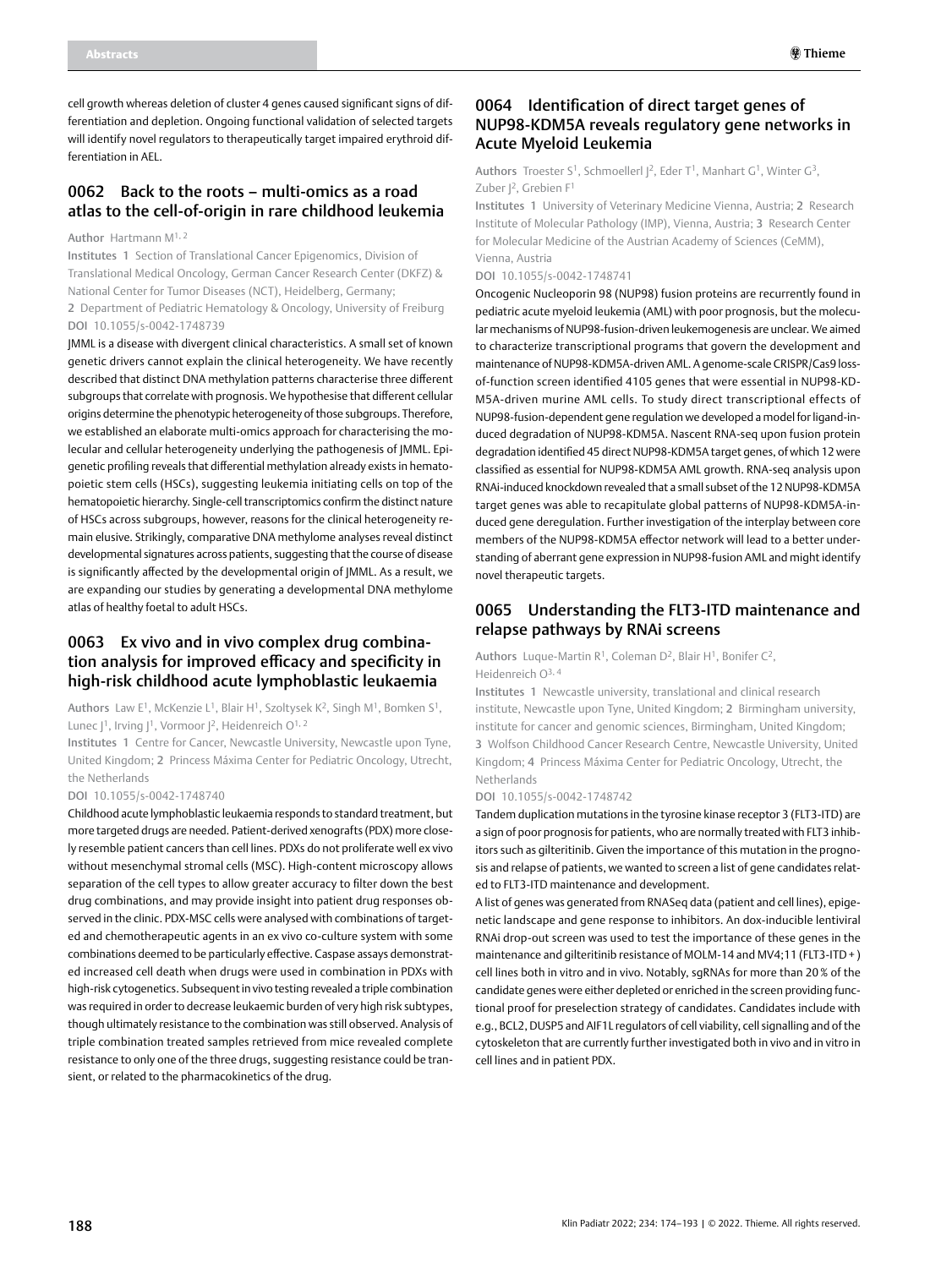# 0066 HiPSC disease modelling to study leukemia development in HAX1 vs ELANE associated congenital neutropenia

Authors Dannenmann B1, Klimiankou M1, Oswald B1, Solovyeva A1, Mardan J<sup>1</sup>, Zeidler C<sup>1</sup>, Welte K<sup>2</sup>, Skokowa J<sup>1</sup>

Institutes 1 Department of Oncology, Hematology, Immunology, Rheumatology and Pulmonology, University Hospital Tübingen, Germany; 2 University Children's Hospital Tübingen, Germany DOI 10.1055/s-0042-1748743

Severe congenital neutropenia (CN) is a pre-leukemic syndrome with a high risk of developing MDS/AML associated with the acquisition of CSF3R and RUNX1.

We established a model for step-wise leukemia progression in HAX1- and EL-ANE-CN using iPSC-based hematopoietic differentiation in combination with CRISPR/Cas9-mediated gene editing of iPSCs. We compared HAX1 and EL-ANE-CN phenotypes and the role of missense vs non-sense RUNX1 mutations in leukemogenesis. We identified BAALC upregulation as a key leukemogenic event and BAALC KO restored granulocytic differentiation. HAX1- and EL-ANE-CN/AML iPSC-derived CD34 + cells showed reduced granulocytic differentiation and increased proliferation.

RNA-seq analysis of iPSC-derived CD34 + cells showed high similarity between ELANE- and HAX1-CN/AML revealing features of RUNX1 mutant leukemia, upregulation of inflammatory response and MYC targets. We also identified GATA1/2 transcription factors, as well as HIPK2 and MAPK1,3,14 kinases as main regulators of DEGs.

In summary, we identified shared and mutation-specific leukemogenic signaling pathways in CN regarding the inherited mutation status or based on the type of acquired RUNX1 mutations.

# 0067 SOD2 Promotes Acute Leukemia Adaptation to Amino Acid Starvation Through the N-Degron Pathway

Authors Ibrahim N K<sup>1</sup>, Schreek S<sup>1</sup>, Cinar B<sup>1</sup>, Loxha L<sup>1</sup>, Bourquin J-P<sup>2</sup>, Bornhauser B<sup>2</sup>, Forster M<sup>3</sup>, Stanulla M<sup>1</sup>, Gutierrez A<sup>4</sup>, Hinze L<sup>1</sup> Institutes 1 Hannover Medical School, Hannover, Germany; 2 University Children's Hospital, Zurich, Switzerland; 3 Institute of Clinical Molecular Biology, Kiel, Germany; 4 Boston Children's Hospital, Boston, USA DOI 10.1055/s-0042-1748744

Amino acid availability is crucial for leukemia cell survival. However, mechanisms of adaptation to nutrient starvation remain poorly understood. Using a genome-wide CRISPR/Cas9 screen in T-ALL cells, we identified superoxide dismutase 2 (SOD2) as a regulator of the amino acid starvation response. Indeed, culturing SOD2-inhibited T-ALL cells in the absence of essential amino acids (EAA) or non-EAA, induced a significant decrease in cell viability by increasing levels of apoptosis. Importantly, sensitization appeared independent from known SOD2-associated pathways such as ROS signaling and glutamine anaplerosis. Using the Bioplex database (Huttlin et al., 2020), we identified UBR2, an E3 ubiquitin ligase in the N-degron pathway, as a unique binding partner of SOD2. Indeed, SOD2 and UBR2 co-immunoprecipitated, and SOD2 inhibition significantly decreased ubiquitin levels. These data collectively suggest that a complex formation with SOD2 positively regulates N-degron-mediated protein catabolism. The interaction of SOD2 and the N-degron pathway thus represents a previously unknown molecular adaptation of cancer cells in response to amino acid starvation.

# 0068 Characterizing alternative splicing landscape by RUNX1/ETO reveals novel vulnerabilities in t(8;21) leukemia

Authors Barneh F<sup>1</sup>, Grinev V V<sup>2</sup>, van Oort A<sup>1</sup>, Heidenreich O<sup>1, 3</sup> Institutes 1 Princess Máxima Center for Pediatric Oncology, Utrecht, the Netherlands; 2 Department of Genetics, Faculty of Biology, Belarusian State University, Minsk, Republic of Belarus; 3 Wolfson Childhood Cancer Research Centre, Newcastle University, United Kingdom DOI 10.1055/s-0042-1748745

t(8;21) is one of the most frequent types of pediatric leukemia driven by fusion transcription factor RUNX1/ETO (RE) and secondary mutations. RE affects gene expression by recruiting epigenetic repressors to its binding sites blocks differentiation while enhances self-renewal of hematopoietic stem cells. Beside gene-level effects, we were interested to know whether RE also regulates alternative splicing as another complexity layer. We generated an in silico pipeline of different bioinformatics sources to identify alternatively spliced genes in a corresponding cell line and patient samples with knockdown of RE. We identified 378 alternatively spliced genes, 75% of which were predicted to be potentially protein coding, while the rest were non-coding RNAs. We found 2 mechanisms for regulating alternative splicing by RE:1)regulation of non-canonical transcription start sites,2) affecting the expression level or function of 42 RNA binding proteins and splicing factors. These novel transcripts, beside having functional roles, may serve as reservoir of immunogenic peptides for immunotherapy of t(8;21).

### 0069 Improving NK-cell immunotherapy against rhabdomyosarcoma

Authors Reindl L M<sup>1</sup>, Grèze V<sup>1</sup>, Wendel P<sup>1</sup>, Särchen V<sup>2</sup>, Wels W S<sup>3</sup>, Vogler M2, Ullrich E1

Institutes 1 University Hospital Frankfurt, Department for Children and Adolescents Medicine, Experimental Immunology, Goethe University, Frankfurt, Germany; 2 Institute for Experimental Cancer Research in Pediatrics, Goethe University, Frankfurt, Germany; 3 Georg-Speyer-Haus, Institute for Tumor Biology and Experimental Therapy, Frankfurt, Germany DOI 10.1055/s-0042-1748746

Rhabdomyosarcoma (RMS) is the most common soft tissue cancer in children and although the survival rate has increased over the last decades the outcome of patients with metastatic and relapsed disease is still poor.

Natural killer (NK) cells are known for their high intrinsic cytotoxic capacity and can be safely applied as 'off-the-shelf' third party donor product. Chimeric antigen receptor (CAR)-expressing NK cells showed promise for the treatment of B-cell malignancies, while so far only limited data exist for solid tumor therapy.

We addressed relevant pathways in the peripheral blood derived NK (pNK)-RMS interaction by RNA sequencing analysis, RT-qPCR and CRISPR/Cas9-knockouts in NK or RMS cells. pNK cells that were rechallenged with RMS spheroids after RMS contact showed reduced cytotoxicity, indicating that the NK-RMS interaction impaired pNK antitumor activity.

To enable more specific targeting and enhance NK-cell cytotoxicity, we generated pNK cells equipped with a CAR targeting the epidermal growth factor receptor (EGFR). These EGFR-CAR NK cells showed increased cytotoxicity against various RMS cell lines. In vivo analysis in an RMS mouse xenograft model is ongoing.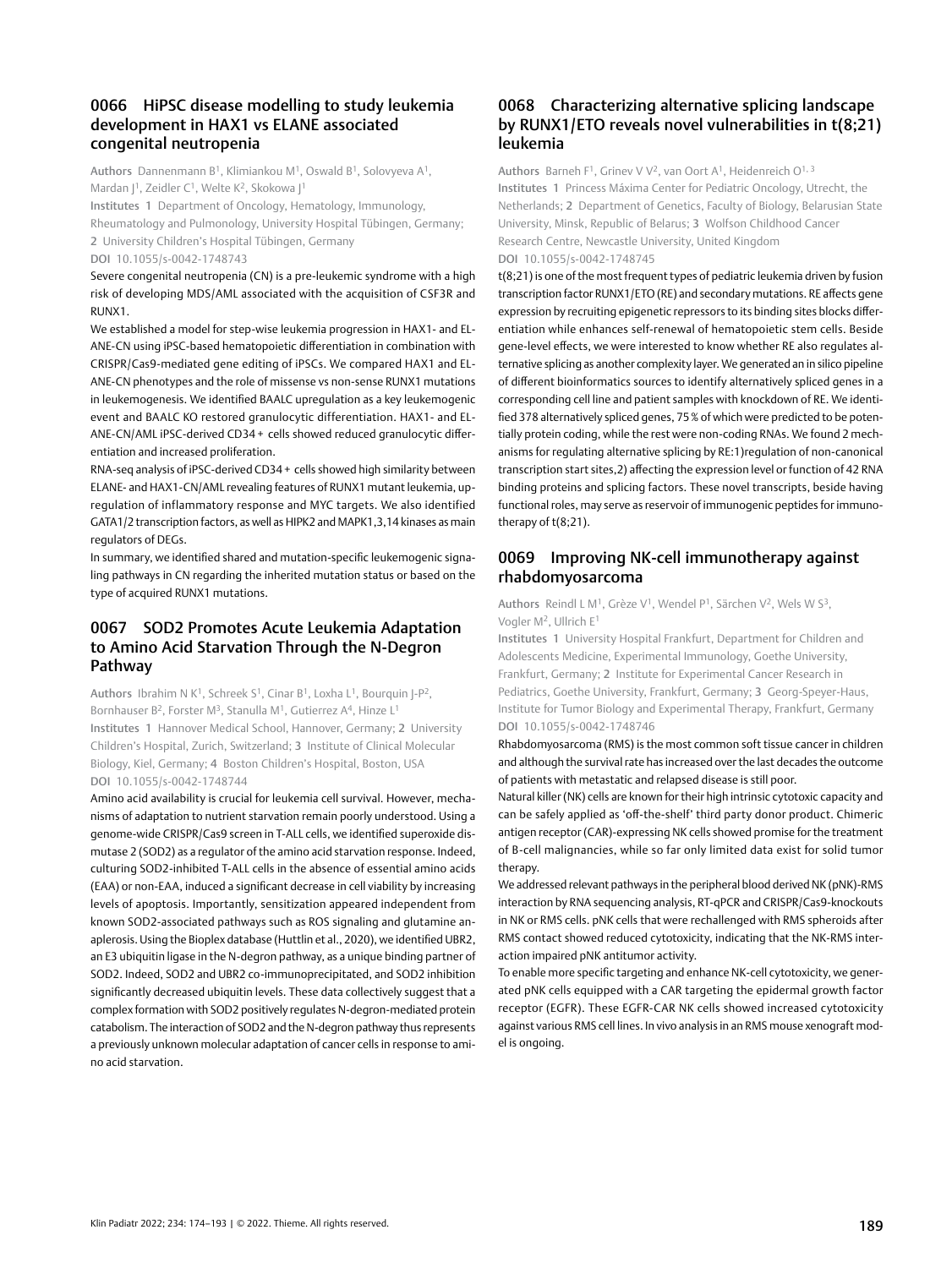### 0070 ErbB2-CAR mediated immunotherapy for the treatment of high-risk rhabdomyosarcoma

Authors Heim C<sup>1</sup>, Moser L M<sup>1</sup>, Merker M<sup>1</sup>, Wels W S<sup>2</sup>, Ivics Z<sup>3</sup>, Bönig H<sup>4</sup>, Ullrich E<sup>5</sup>, Klusmann J-H<sup>1</sup>, Bader P<sup>1</sup>, Rettinger E<sup>1</sup>

Institutes 1 Division for Stem Cell Transplantation, Immunology, and Intensive Care Medicine, Department for Children and Adolescents, University Hospital Frankfurt, Goethe University Frankfurt, Frankfurt, Germany; 2 Mental Therapy, Frankfurt, Germany; 3 Division of Medical Biotechnology, Paul Ehrlich Institute, Langen, Germany; 4 Department of Cellular Therapeutics/Cell Processing (Good Manufacturing Practice, GMP), Institute for Transfusion Medicine and Immunotherapy, Goethe University, Frankfurt, Germany; 5 Experimental Immunology, Department for Children and Adolescents, University Hospital Frankfurt, Goethe University, Frankfurt, Germany

#### DOI 10.1055/s-0042-1748747

Metastatic rhabdomyosarcoma (RMS) is a tumor entity with unmet need for novel treatment strategies. Applying the chimeric antigen receptor (CAR) technology to innate immune cells may translate into effective, safe and affordable therapies that contribute to cancer immune surveillance not only by their intrinsic cytotoxicity, but also by modulating antitumor immune responses.

CAR-engineered natural killer cell line NK-92/5.28.z directed against ErbB2 on RMS displayed effective cytotoxicity against primary RMS in vitro. Even if kept under hypoxic conditions of tumor spheroids, NK-92/5.28.z was able to overcome effects of the inhibitory tumor microenvironment. In mice carrying a patient's tumor-derived RMS xenografts, serial infusions of NK-92/5.28.z delayed tumor engraftment, whereas one systemic application of ex vivo activated ErbB2-CAR-engineered cytokine induced killer (CIK) cells inhibited tumor growth, suggesting that the selection of the immune effector cell is critical for CAR therapy.

For clinical application, we are now continuing with early treatment attempts in vitro using the novel Sleeping Beauty transposon-based system (SBTS) for CAR gene transfer in CIK cells.

### 0071 CRISPRi proliferation and differentiation screening to identify functional long noncoding RNAs in pediatric AML

Authors Winkler R<sup>1</sup>, Heckl D<sup>1</sup>, Bhayadia R<sup>2</sup>, Klusmann J-H<sup>2</sup> Institutes 1 Martin-Luther-Universität Halle-Wittenberg, Germany; 2 Goethe-Universität Frankfurt am Main, Germany DOI 10.1055/s-0042-1748748

Long non-coding RNAs (lncRNAs) have been shown to be stage- and cell type-specific regulators of gene expression. We previously discovered stem cell- and AML subtype-specific lncRNA expression signatures. Using a CRISPRi approach we screened 619 genes in 7 AML cell lines, selecting for proliferation, as well as differentiation phenotype. ShRNA Knockdown of the lncRNA here termed LNCER transferred proliferation disadvantage in the erythroleukemic CMK cell line. LNCER is not expressed in human hematopoietic stem cells (HSC), yet highly expressed in patient samples of transient myeloproliferative disease and myeloid leukemia of Down syndrome. We performed RNA-sequencing upon shRNA knockdown in CMK, revealing down-regulation of megakaryocytic and up-regulation of erythroid signature genes. Next, we induced LNCER knockdown in HSC in vitro. Methocult and in vitro differentiation assays showed increased erythroid differentiation.

Our results implicate significance of lncRNA in malignant hematopoesis. CRIS-PRi screenings revealed candidate regulators of differentiation and proliferation in pediatric AML. LNCER stood out as a potential regulator of erythroleukemia and erythroid cell fate.

# 0072 Comprehensive bone marrow analysis integrating deep learning-based pattern discovery (BMDeep)

Authors Pontones M1, Höfener H2, Kock F2, Schwen L2, Westphal M2, Dickel N<sup>3</sup>, Kunz M<sup>3</sup>, Metzler M<sup>1</sup>

Institutes 1 Universitätsklinikum Erlangen, Germany; 2 Fraunhofer MEVIS, Germany; 3 FAU Erlangen, Germany DOI 10.1055/s-0042-1748749

Bone marrow morphology forms the basis for the assessment of hematopoiesis. The currently established approach is dependent on manual microscopic counting of a limited number of cells by specially trained personnel, which is inherently associated with substantial intra- and inter-individual variability. The aim of our project is to automatize and improve the evaluation of bone marrow smears and to identify pathological patterns in pediatric leukemia.

Bone marrow smears from acute lymphoblastic, acute myeloid and chronic myeloid leukemia were scanned with high resolution after identification of hard- and software requirements for the scanning process by evaluating ten different scanner models. We developed an annotation tool for large scale classification of hematopoietic cells. We then designed a supervised Deep-learning model that is currently trained using the leukemia dataset. Next steps are the implementation of clinical data to enhance the capabilities of our model and allow for multi-dimensional pattern recognition. These patterns might identify new biomarkers to further enhance our understanding of pediatric leukemia.

# 0073 Epigenetic modifiers direct lineage switch in MLL-AF4 leukemia

Authors Szoltysek K<sup>1</sup>, Tirtakusuma R<sup>2</sup>, Ashtiani M<sup>1</sup>, Nakjang S<sup>2</sup>, Grinev VV<sup>3</sup>, Hehir-Kwa |<sup>1</sup>, Schweighart E K<sup>1</sup>, Bomken S<sup>2</sup>, Heidenreich O<sup>1, 2</sup> Institutes 1 Princess Maxima Center for Pediatric Oncology, Utrecht, The Netherlands; 2 Wolfson Childhood Cancer Research Centre, Centre for Cancer, Translational and Clinical Research Institute, Newcastle University, Newcastle upon Tyne, UK; 3 Department of Genetics, the Faculty of Biology, Belarusian State University, 220030 Minsk, Republic of Belarus DOI 10.1055/s-0042-1748750

MLLr initiates onset of high-risk leukemia which lineage – ALL or AML – is determined by the MLL-fusion partner. MLL-AF4 pre-dominantly associates with B-ALL, however ~1 % of cases convert from CD19 + lymphoid into CD19neg myeloid phenotype.

Here we aimed to identify molecular basis of lineage switching in a cohort of MLL-AF4 acute leukemia patients undergoing myeloid relapses. Performed genomic and transcriptomic studies revealed low mutational load and substantial changes in transcriptomic pattern observed at AML relapse. We found *CHD4* gene, a core component of chromatin remodeling NuRD complex, to be disrupted in analyzed cases, pointing into its crucial function in maintenance of lymphoid commitment decisions.

Comparison with non-lineage switching MLL-AF4 patients showed hyperactivation of translational processes and co-existence of two signatures at B-ALL stage of our patients: B-cell and multi-potent, progenitor-like. This data suggests that enhanced cellular plasticity may facilitate CD19 loss and myeloid differentiation, directed by dysfunctional epigenetic modifiers, leading to treatment escape route to e.g. epitope-directed immunotherapies.

# 0074 High antileukemic efficiency of CD19-CAR NK cells engineered with *Sleeping Beauty* transposon vectors

Authors Bexte  $T^{1, 2, 3}$ , Botezatu L<sup>4</sup>, Miskey C<sup>4</sup>, Reindl L M<sup>1</sup>, Campe  $]^{1}$ , Mertlitz S<sup>5</sup>, Gebel V<sup>1, 2, 3</sup>, Schubert R<sup>6</sup>, Cremer A<sup>7</sup>, Rettinger E<sup>8</sup>, Prommersberger S<sup>9</sup>, Penack O<sup>5</sup>, Wels W S<sup>2, 10, 11</sup>, Hudecek M<sup>9</sup>, Ivics Z<sup>4</sup>, Ullrich E1, 2, 3, 11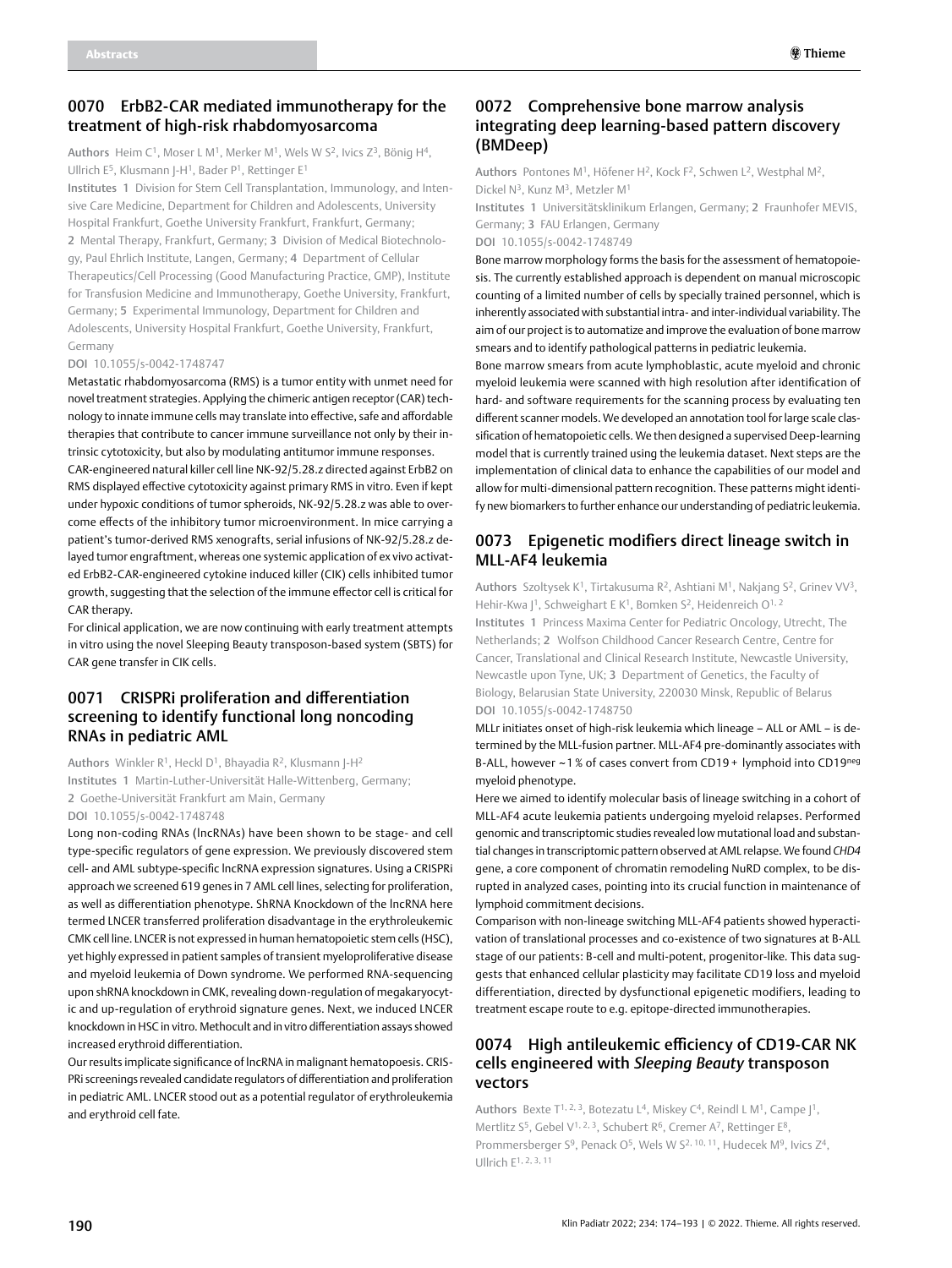Institutes 1 Experimental Immunology, Department for Children and Adolescents Medicine, Hospital of the Goethe University Frankfurt, 60590, Germany; 2 Frankfurt Cancer Institute, Goethe University, Frankfurt am Main, Germany; 3 University Cancer Center (UCT) Frankfurt-Marburg; 4 Division of Medical Biotechnology, Paul Ehrlich Institute, Langen, Germany; 5 Charité Universitätsmedizin Berlin, Berlin, Germany; 6 Department for Children and Adolescents, University Hospital, Goethe-University, Frankfurt, Germany; 7 Department of Hematology and Oncology, Johann Wolfgang Goethe University, Frankfurt, Germany; 8 Division of Stem Cell Transplantation and Immunology, Department of Children and Adolescent Medicine, Hospital of the Goethe University Frankfurt, 60590, Germany; 9 Department of Internal Medicine II, University Hospital Würzburg, Würzburg, Germany; 10 Georg-Speyer-Haus, Institute for Tumor Biology and Experimental Therapy, Frankfurt am Main, Germany; 11 German Cancer Consortium (DKTK) partner site Frankfurt/ Mainz, Frankfurt am Main, Germany DOI 10.1055/s-0042-1748751

Expression of chimeric antigen receptors (CAR) constitutes a promising approach to enhance therapeutic efficacy of NK cells. Here, we demonstrate that primary CAR NK cells can be generated using the non-viral *Sleeping Beauty* (SB) transposon/transposase.

SB transposons vectorized as minicircles, encoding a CD19-CAR were transfected together with the hyperactive SB100X transposase. SB-modified NK cells displayed long-lasting CD19-CAR expression during *ex-vivo* expansion. Assessment of vector integration revealed a significantly higher frequency of insertion into genomic safe harbors for SB-CAR-NK cells compared to lentivirally-transduced CAR-NK cells. SB-CD19-CAR NK cells demonstrated significantly higher cytotoxicity compared to non-modified NK cells *in vitro*. Enhanced antitumor potential was confirmed in a systemic CD19-expressing leukemia xenograft model (NSG-NALM-6/Luc) *in vivo*. In addition, enhanced SB-CD19-CAR NK cell-mediated killing capacity was also observed against primary patientderived B-ALL blasts.

The *Sleeping Beauty* transposon system represents a safe and cost-effective platform for CAR NK cells generation and can be suitable also for other cancer immunotherapies.

#### **Notice**

This article was changed according to the erratum on 17.6.2022.

#### **Erratum**

In the above mentioned article the name of one author was not correct. Correct is Mayar A, Ibuli O, Bultmann M, Winterberg D , Jeremias I, Dietterle A, Münch G, Bastian L, Schewe D M, Lenk L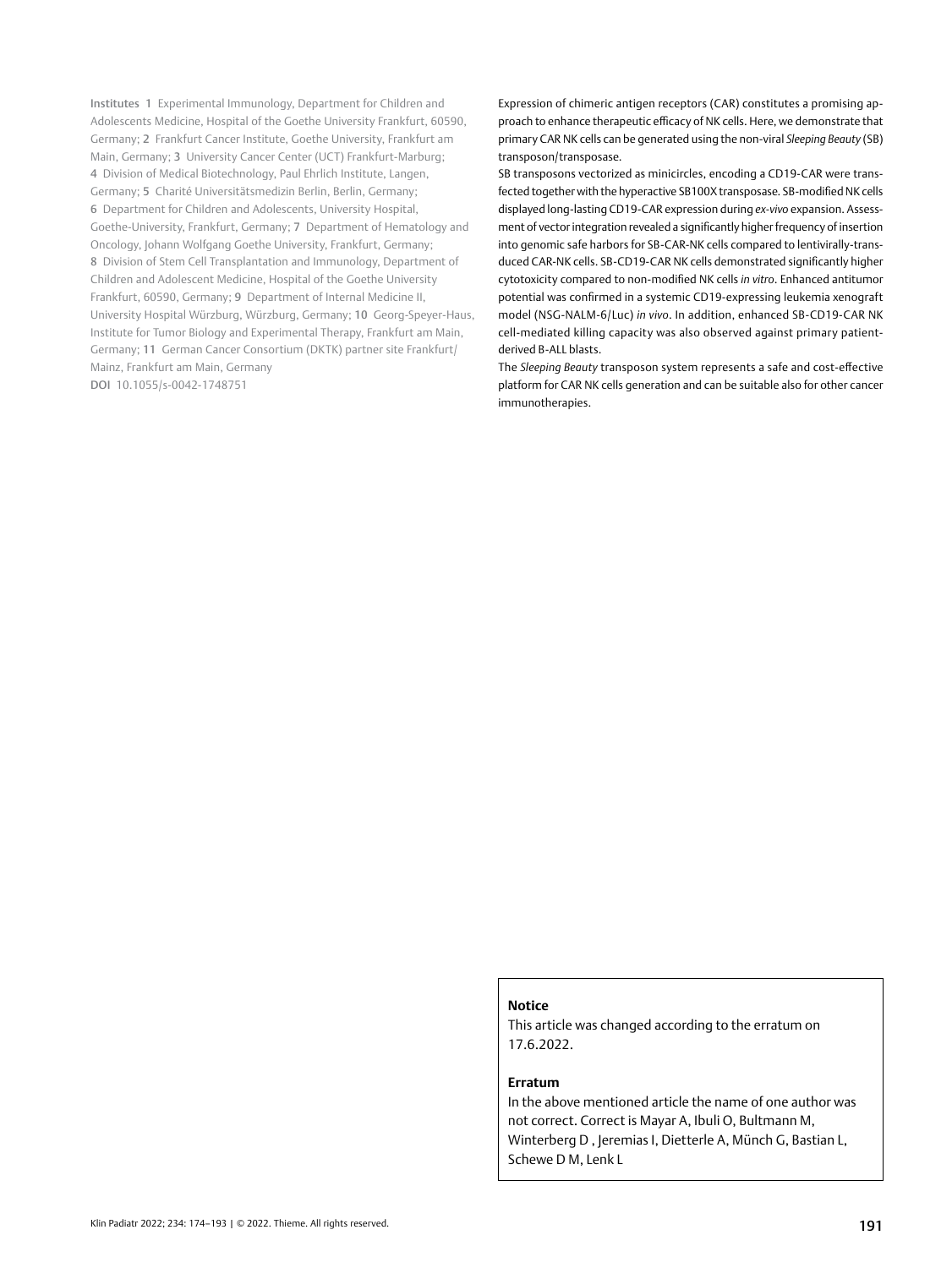# Author Index

**A** Aghaallaei N 181, 185 Albinger N 181 Alejo O 184 Alexe G 180 Alten | 174, 177 Amaral A T 179 Amend D 183, 184, 185 Andrieux G 182, 183 Antunes E 175 Armenteros-Monterroso E 176 Ashtiani M 182, 190 Autenrieb M-P 184 **B** Baatz F 175 Bader P 190 Bagger F O 187 Bahrami E 183 Bajoghli B 181 Bajoghly B 180 Bao X 182 Barbosa T 175 Barneh F 189 Bastian L 176 Bataller A 179 Bäuerle T 178 Baumann N 184 Becker M 183, 185 Bentrop M 184 Benz T<sup>174</sup> Bertram B 180 Bertrums E J M 177 Bexte T 190 Bhayadia R 184, 190 Blair H 182, 188 **Blair H | 186** Bock T 187 Bohler S 183 Bomken S 188, 190 Bonifer C 188 Bönig H 174, 190 Borbarán-Bravo N 180 Bornhauser B 189 Börries M 182, 183 Botezatu L 190 Bourquin J-P 189 Bräuer-Hartmann D 181 Bräuning S 180 Bueno C 177, 178, 179 Buettner F 186 Bultmann M 176 **C** Cairo S 182, 184 Cameron R 181 Campe | 190

Camps J 177 Cantilena S 176 Carcaboso A 179 Cario G 174, 176, 177 Cathomen T 187 Caye-Eude A 174 Cazzaniga G 174, 175 Charlotte M N 180 Che N 176 Chetty V K 183 Cifarelli L N 187 Cinar B 189 Closa A 178 Coleman D 188 Cremer A 190

**D** Dannenmann B 179, 180, 187, 189 de Boer | 176 de Kanter | K 177 Demir S 182, 184 Deordieva E 180 Derevyanko P K 186 Dharia N V 180 Dick A M 181 Dickel N 190 Dietterle A 176 Dietz A 174 Doll L 180, 181 Dörner E 179, 186 Dreschmann V 179 Duguid A 175 Dzajic E 174 **E** Eckert C 174, 185 Eder T 187, 188 Egger A 185 Eiblwieser J 178 ElGamacy M 180, 185 Ellerkamp V 177 Emerenciano M 175 Erlacher M 182, 183 Eyras E 178 **F** Fagnan A 187 Fan Y 182 Fazio G 175 Fernandez-Orth | 182, 183 Fillies M 185 Forster M 189 Frey B 178 Frietsch A L 185 Fuchs J 177 **G** Gack L 187 Gao Y 185 Gasparoli L 176 Gebel V 190 Gelehrt C L 184 Ghalandary M 185 Ghanam | 183 Giebel B 182 Gierschek F 187 Goemans B F 177 Gonzalez-Mendez I 182 Goschzik T 186 Grebien F 187, 188 Grèze V 189 Grinev V 189, 190 Gutierrez A 189 **H** Habermann J 187 Haeupl B 180 Hagenbourger F 183 Hähnel K 178 Hartmann M 188 Häselbarth L 178 Häupl B 186 Heckl D 180, 181, 184, 187, 190 Hehir-Kwa J 190 Heidenreich O 179, 181, 182, 186, 188, 189, 190 Heim C 190 Henssen A G 185 Herbst | 175 Hernandez B 185 Herold T 183, 184 Hettich-Woggon I 178

Heyn H 178 Hinze L 189 Hoefler L 177 Höfener H 190 Hudecek M 190 Hunt K  $184$ Hust M 175 **I** Ibrahim N K 189 Ibuli O 176 Irving | 188 Issa H 180, 181, 182, 187 Ivics Z 190 **J** Jayavelu A K 183, 186 Jeremias I 176, 183, 184, 185 Jovana R 180 Jun W 180 Jurinovic V 183 **K** Kandabarau S 178 Kappler R 182, 184 Karow A 178 Kater J 176 Kaufmann M M 187 Khalid D 180 Klimiankou M 178, 179, 180, 187, 189 Klusmann J-H 180, 181, 184, 187, 190 Kock F 190 Koedijk J B 186 Koehler R 177 Koekman A 182 Kolmar H 187 Kooijmans S 182 Kowarz E 174, 175 Krause K 186 Kreyenberg H 181 Krippner-Heidenreich A 179, 182 Krumbholz M 178 Kühn M W M 181 Külp M 174 Kunz M 190 **L** Larghero P 174 Law E 188 Lehnert M 185 Lenk L 176, 184 Lesch M  $\vert$  182 Li Q 182 Looi-Somoye R 176 Lopes B 175 Loxha L 189 Ludwig R 183, 184 Lühmann J L 176, 186 Lunec | 188 Lupas A N 185 Luque-Martin R 188 **M** Maciel A L 175 Maksymenko K 185 Malouf C 175 Manhart G 188 Mann M 186 Mansour M R 176 Mardan J 189 Marschalek R 174, 175 Martens | H A 176 Martínez A 177 Maschan A 180 Mätzig T 175, 184